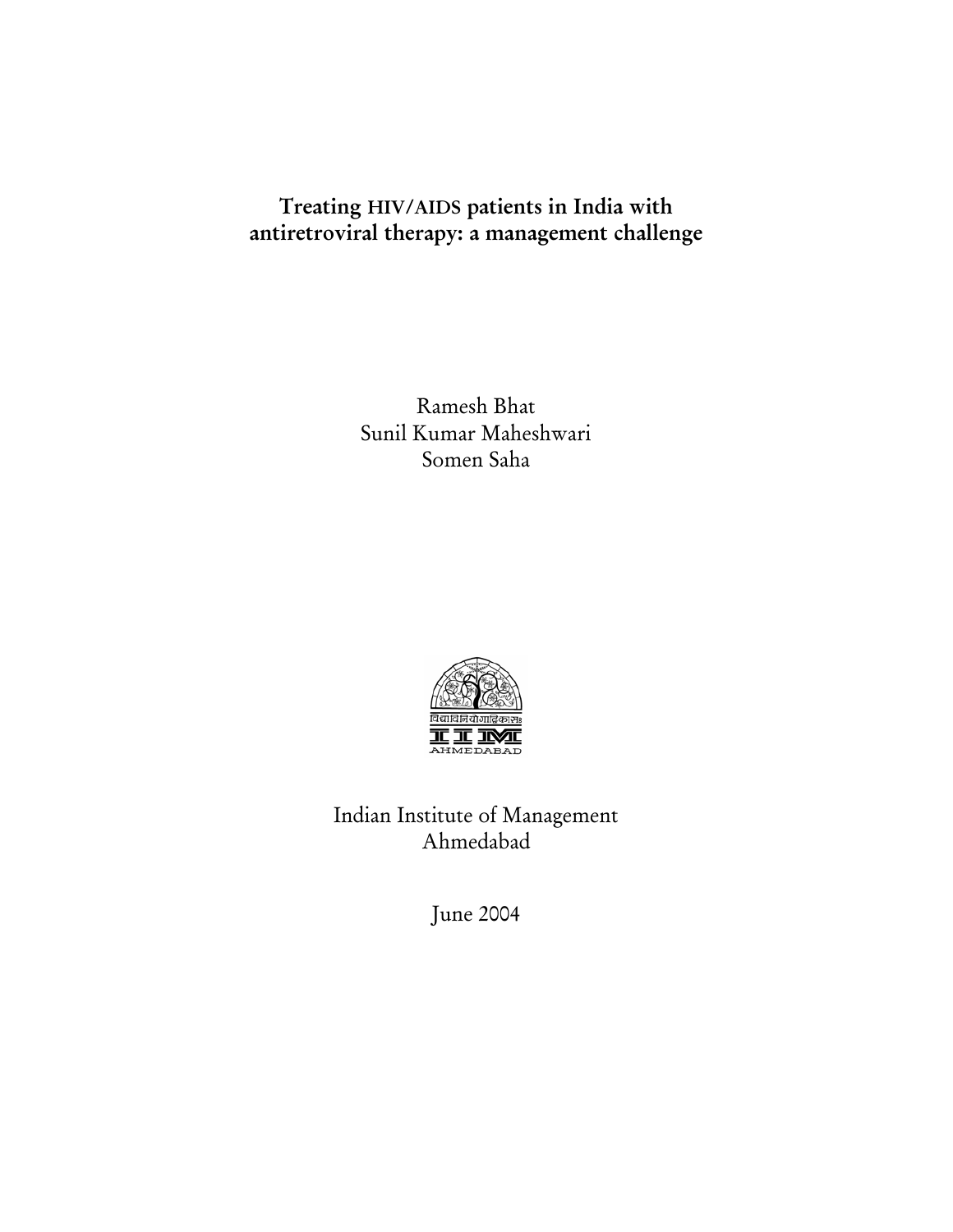## Treating HIV/AIDS patients in India with antiretroviral therapy: a management challenge

#### Abstract

India stands at a critical junction of HIV pandemic. Controlling spread of HIV is critical. Ignoring this will lead millions of Indians in grip of this pandemic. Ever since HIV/AIDS was acknowledged as a problem, the strategies to address the issue have focused on prevention, treatment and research. This paper discusses the treatment aspect. With currently available antiretroviral agents, eradication of HIV infection is not likely. The aim of treatment is thus to prolong and improve the quality of life by maintaining maximal suppression of virus replication for as long as possible. Brazil has shown how to implement antiretroviral therapy programme. India has embarked upon an ambitious programme to introduce antiretroviral therapy in six high prevalent states and the national capital. The paper discusses the technical, management and financing challenge in implementing this intervention.

Key words: HIV/AIDS, Antiretroviral therapy, NACO, State AIDS Control Societies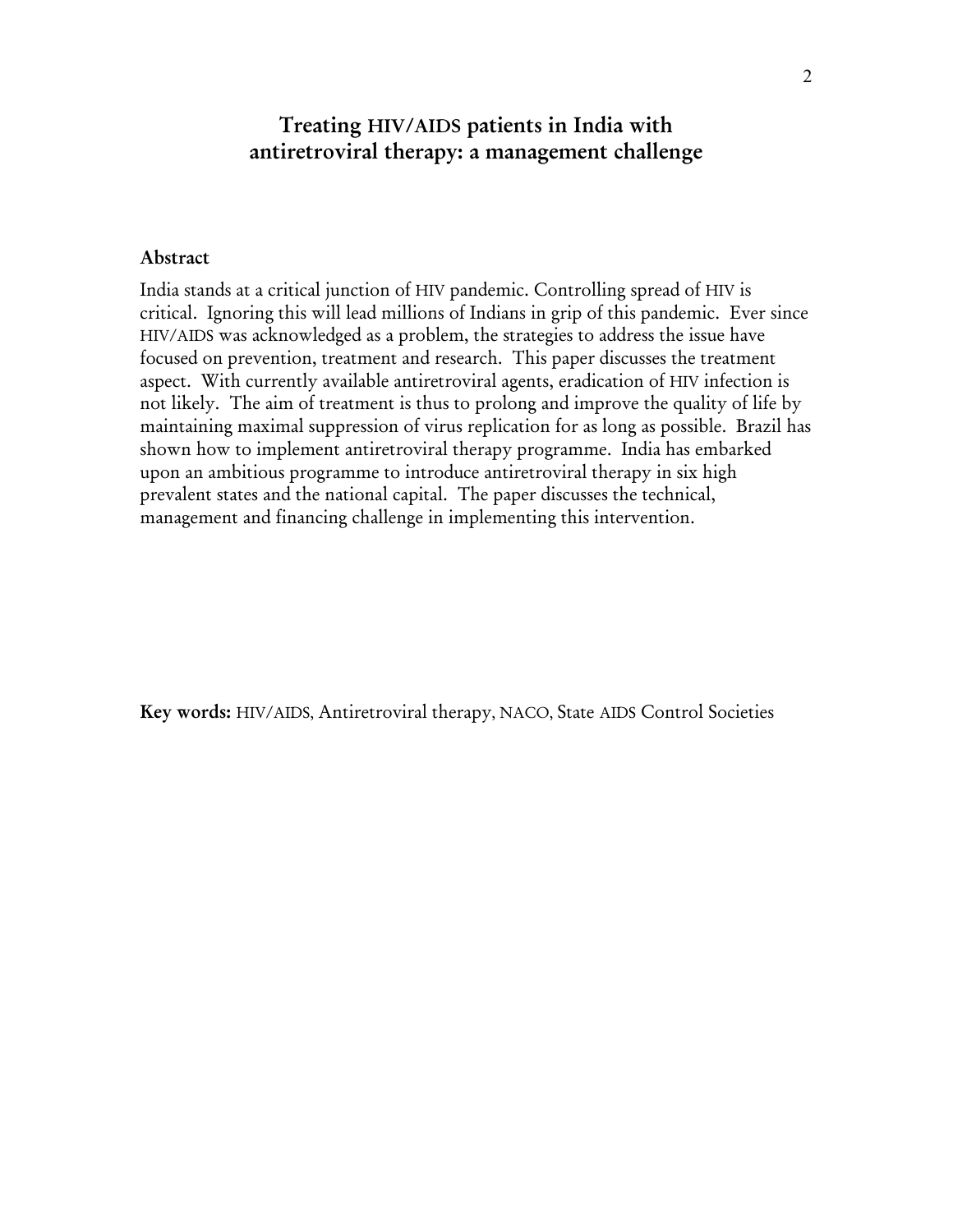## Treating HIV/AIDS patients in India with antiretroviral therapy: a management challenge

#### 1. Introduction

The Government of India on November 30, 2003 announced a plan to place 100,000 AIDS cases in India on structured anti-retroviral therapy by the end of 2005 and 15 to 20 per cent additional AIDS cases each year, thereafter, for a period of five years. The first quarter of the free AIDS-drugs initiatives was started from April 2004. The supply of antiretroviral drugs to support the first quarter of this initiative is sourced through the World Health Organisation (WHO) procurement mechanism, and is expected that from the subsequent period, government will enter into a pact for delivery of the medicines with the pharmaceutical companies. Initially the programme will be restricted to six high prevalent states of India with a funding commitment of Rs. 2 billion (\$44 million) for the infrastructure needed to implement this programme. Of this amount, Rs. 1.13 billion (\$25 million) is meant for medicines and Rs. 0.87 billion (\$19 million) for providing infrastructure to screen people for HIV/AIDS infection (NACO 2003). National AIDS Control Organisation (NACO), the nodal agency for implementing HIV/AIDS prevention and control programme in India has drafted "Programme Implementation Guidelines for a phased scale up of access to Antiretroviral Therapy" which deals with detail plan of implementation of antiretroviral drugs to people living with HIV/AIDS.

We observe a degree of ambiguity in the Programme Guideline towards the introduction of antiretroviral therapy as a part of community based or clinic based programme in India. We feel there is considerable management challenge in implementing the proposed programme guidelines. We have made an attempt to present in this paper an analysis of management challenge in implementation of the programme and literature scan on some of the key aspect of introducing antiretroviral therapy in India. We build up our study in the light of three major challenges in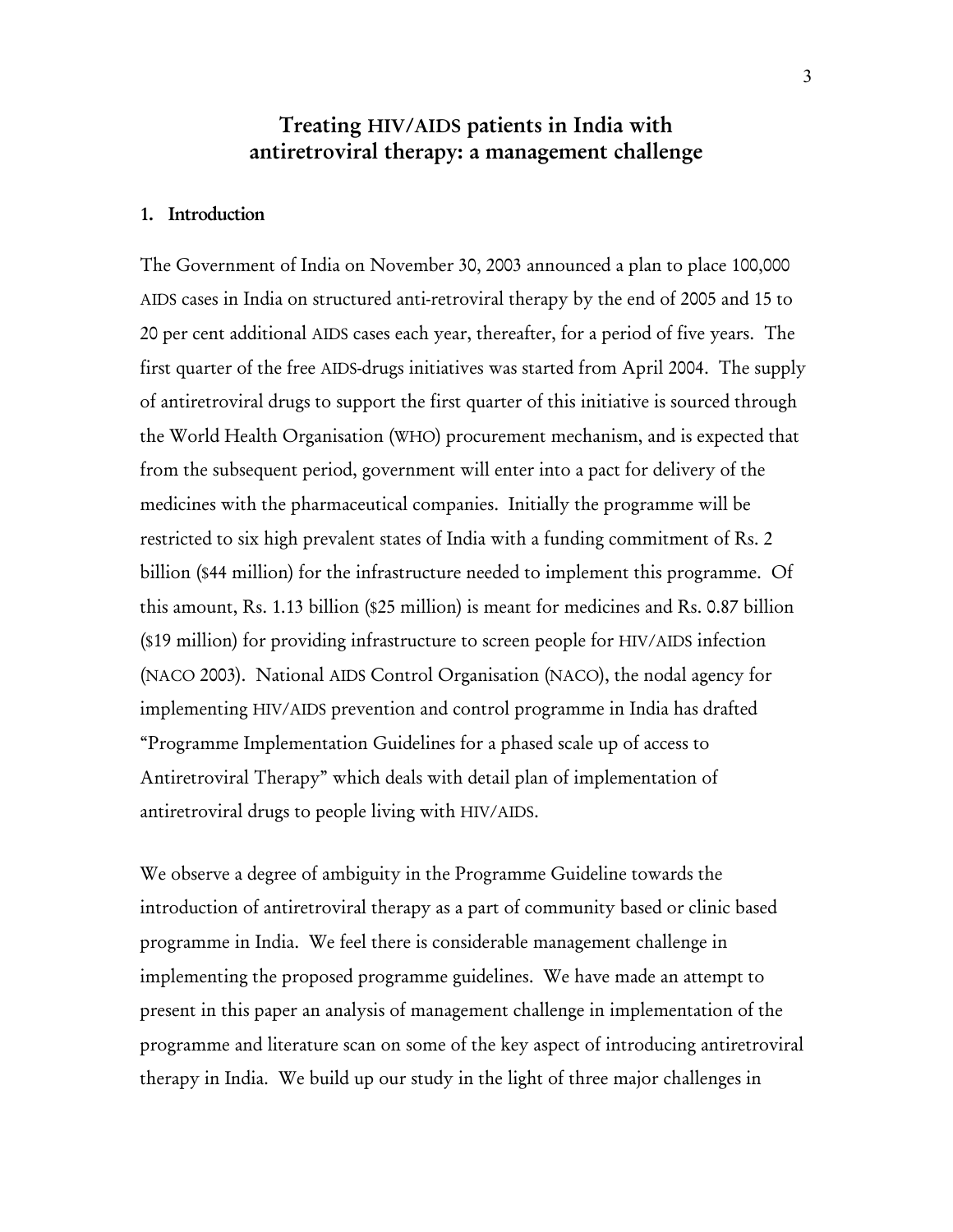implementation of the programme: technical challenge, financial challenge and management challenge. In doing so, we attempt to address the existing infrastructure of Indian HIV control programme, implication of work flow, management structure and experience of Brazil in implementing antiretroviral therapy as a part of national public health programme. In conclusion we attempt to build up a discussion in the light of the above issues and challenges.

#### 2. Technical issues on initiating antiretroviral therapy

In this section, we discuss issues regarding when to start antiretroviral therapy in HIV positive patients, impact of such therapy on mortality and incidence of opportunistic infections (OI). We build up this section based on various published studies and guidelines available through literature scan. The vital issues we attempt to address here are the period between HIV infections to development of full blown AIDS, the risk of opportunistic infections and time to initiate antiretroviral therapy.

#### Natural history of the disease

Up to three months of HIV infection, there is often an asymptomatic viraemia (spread of virus in blood stream), during which period although patients are infective, ELISA test for HIV antibodies are negative. Progression to symptomatic disease i.e., the amount of time it takes from HIV infection to become full blown AIDS depends on the general health and nutritional status before and during the time of HIV infection. According to WHO, the average time for an adult is approximately ten years. The median survival for a person with full-blown AIDS and without antiretroviral therapy is 2 years (WHO 2002).

Most of the information regarding natural history of HIV infection is available for developed countries only. Sometimes using these indicators can be problematic in case of developing countries where the local condition and nutrition diet status are likely to be different. Epidemiologists and health planners use the cumulative number of AIDS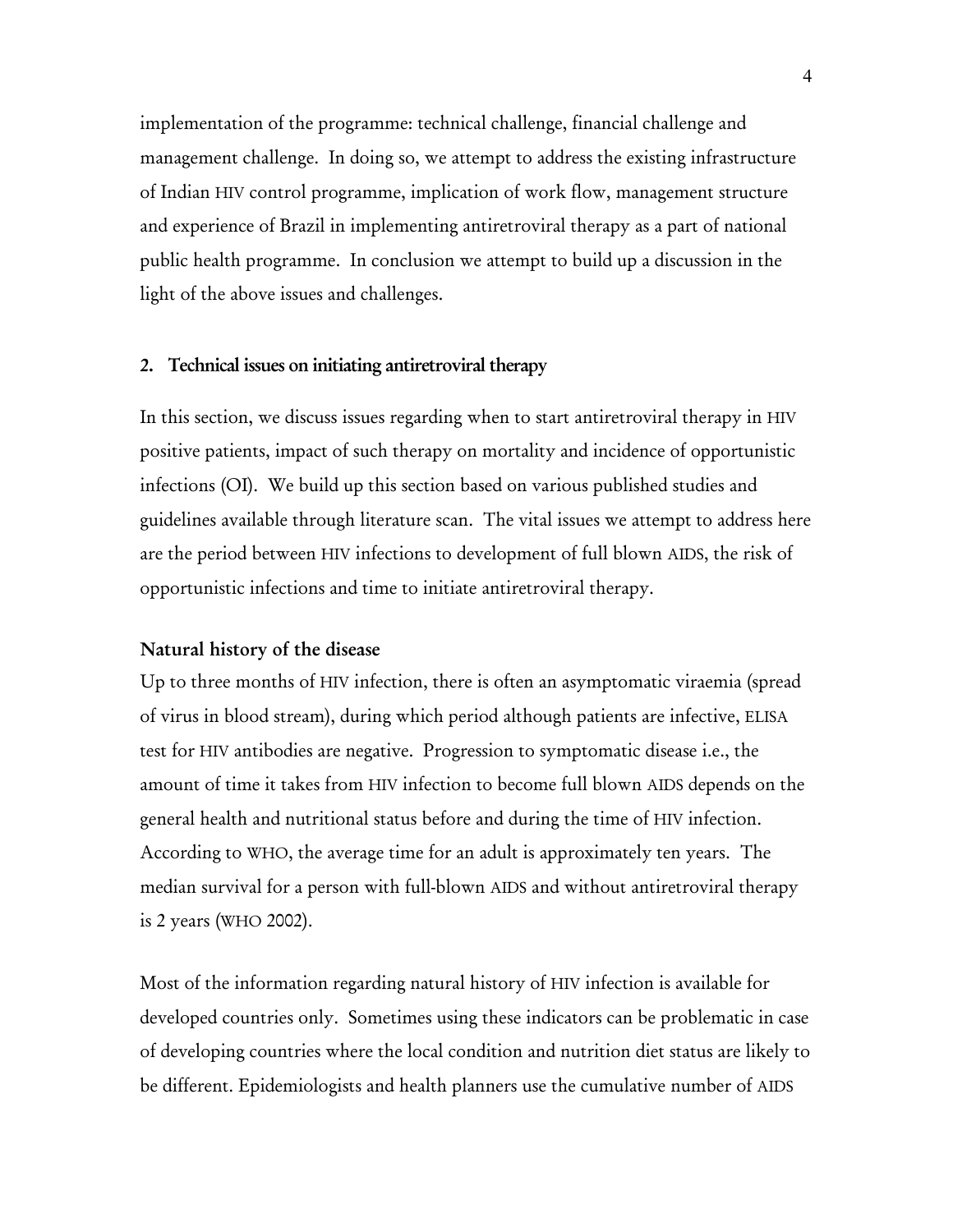cases as the reference point. The criterion used in defining the HIV/AIDS case has implications for who should be included and has need for antiretroviral therapy. There is, however, some agreement on that the criterion based on CD4 cell count may be an effective way to identify the cases that need ARV treatment and should be covered. Figure 1 present graphically the natural history of disease progression corresponding to the number of T-helper lymphocytes per cubic millimeter of blood, known as CD4 cell count.



Figure 1: HIV disease progression as compared to the CD4 cell count

#### Initiating antiretroviral therapy

The Department of Health and Human Services (DHHS), United States, recommends offering treatment to asymptomatic patients with CD4 cell counts of fewer than 200 cells/µL (DHHS 2004). WHO has devised a clinical staging system for HIV infection and disease in adults and adolescents. Details of the WHO clinical staging of HIV/AIDS is given in Appendix 3. WHO recommends that in resource-limited settings persons with symptomatic disease (AIDS, WHO adult stage IV and advanced stage III disease) should receive ARV treatment irrespective of the CD4 cell or total lymphocyte count (WHO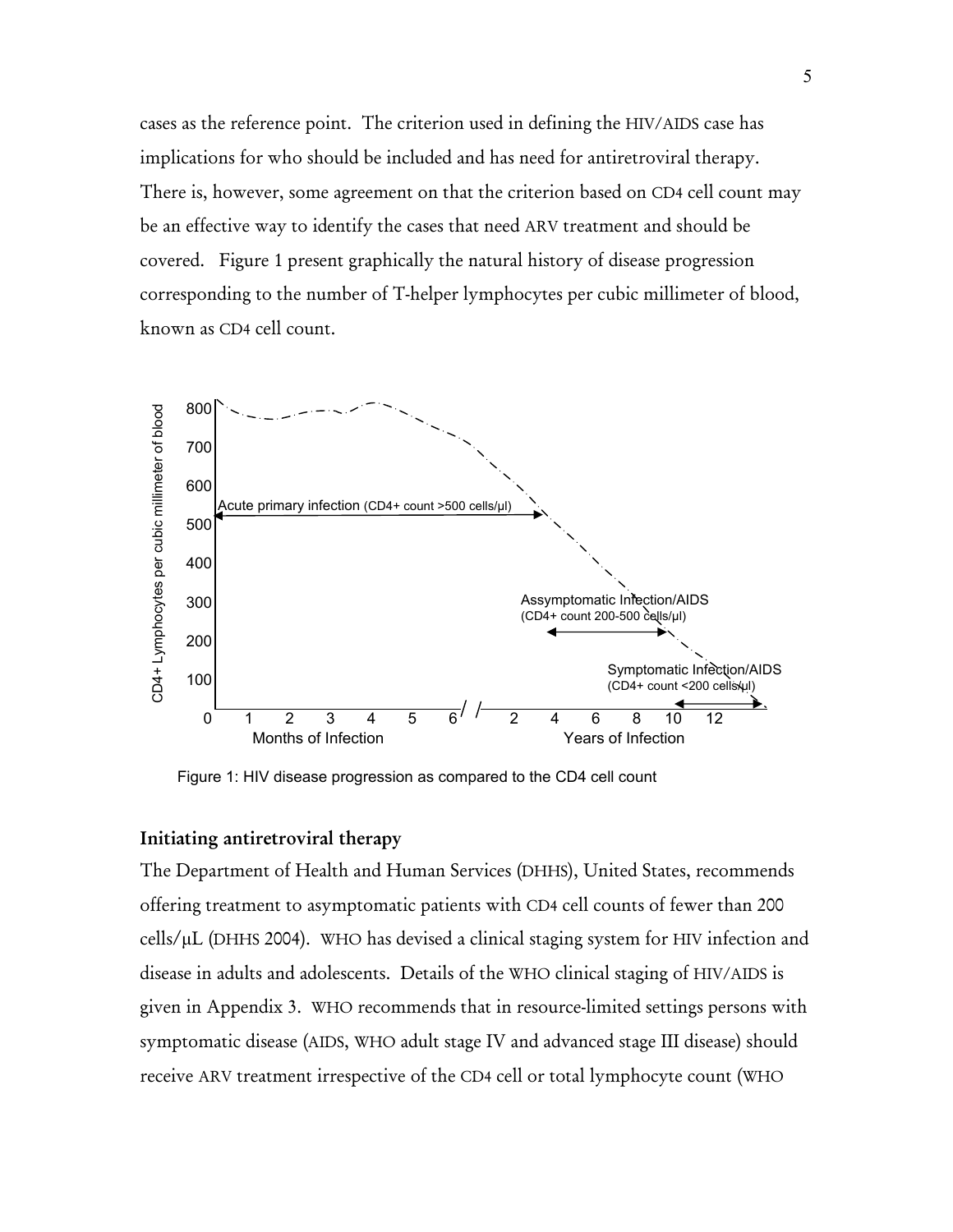2002). Therapy is also recommended for people with earlier symptomatic (WHO adult stages II and III) and asymptomatic (WHO adult stage I) disease when the CD4 cell count nears or falls below 200 cells/µL or when the CD4 percentage is below 15 per cent. When CD4 cell monitoring is unavailable, treatment is recommended for symptomatic persons (WHO adult stages II and III) with total lymphocyte count (TLC) below 1200/mm<sup>3</sup>. Based on the recommendations of panel on clinical practices for treatment of HIV infection convened by the Department of Health and Human Services, an algorithm of the treatment recommendation for HIV patients is presented in Appendix 2 (DHHS 2004).

#### Positive externalities of antiretroviral therapy

The introduction and widespread use of highly active antiretroviral therapy (HAART) for HIV-infected persons in San Francisco in the late 1990s reduced their risks of infecting partners by 60 percent (Corinna 2003). According to a review of the immunological data (Guislaine, Taisheng and Brigitte 1999), combined drug regimens induce a major and durable viral load reduction and bring about a stable CD4 count increase in infected person. The authors concluded that HAART, at whatever the stage of the disease it is initiated, allows immune restoration and protection against opportunistic pathogens.

#### Monitoring of patients on antiretroviral therapy

WHO has recommended minimum laboratory tests for monitoring of patients on antiretroviral therapy. This includes HIV antibody test, and hemoglobin or hematocrit level. Highly desirable tests are white blood cell count and differential, CD4 count, serum alanine, aspartate aminotransferase level, serum creatinine, blood urea nitrogen, serum glucose, bilirubin, amylase and serum lipids, and pregnancy tests for women. Ideally CD4 cell count for a patient on HAART should be monitored quarterly. Toxicity should be monitored clinically based on patient reports and physical examination, supplemented by a limited number of laboratory tests depending on the symptoms that arise and the specific combination regimen that is used. According to a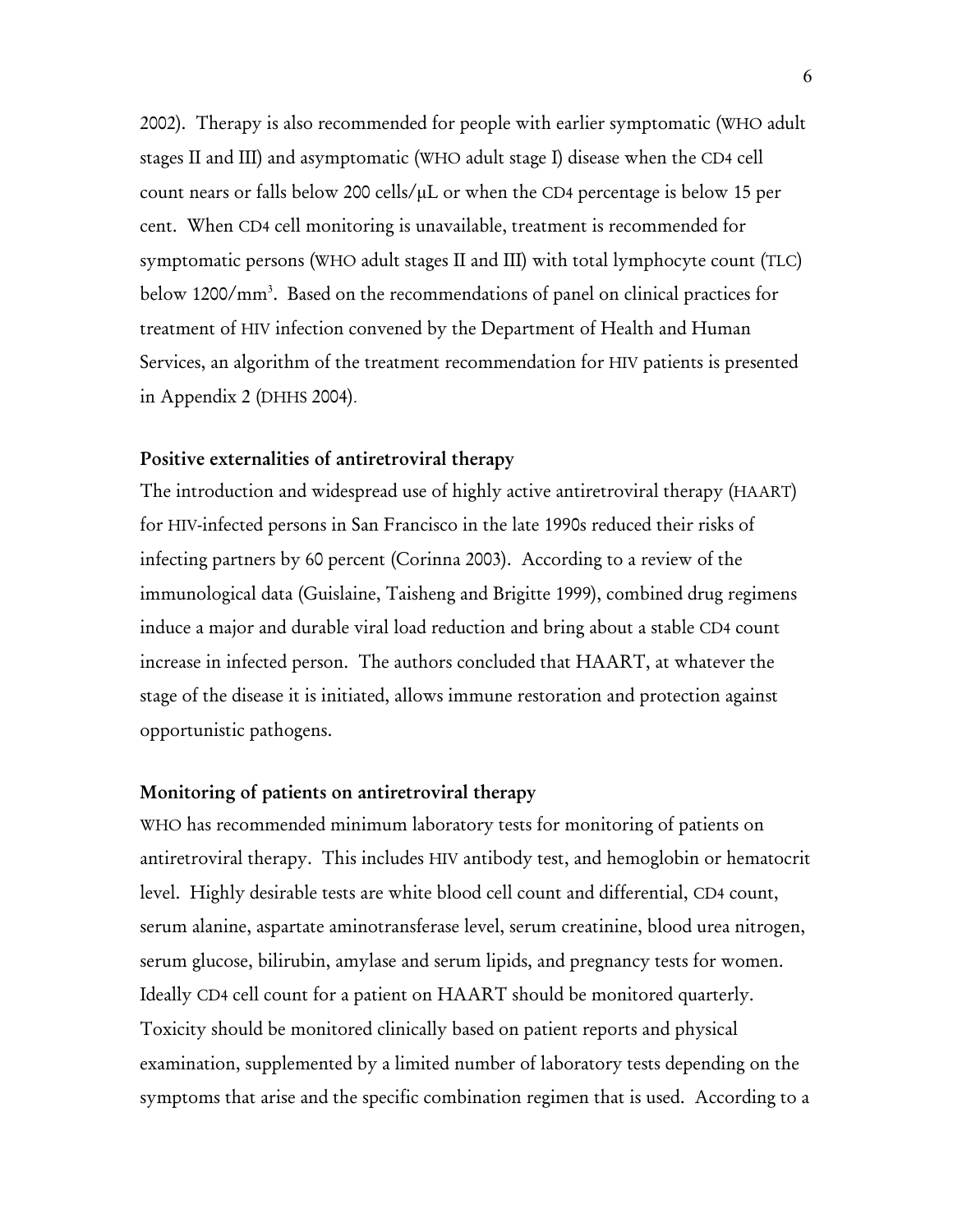study by YRG care, Chennai, India, total lymphocyte count, hemoglobin (Hg), and weight changes may be able to predict CD4 count change in patients on HAART. The cost of a single CD4 count in resource limited setting in India is approximately \$28 and the same for total lymphocyte count is \$2.40 per test (Kumarasamy, et.al. 2004).

#### 3. Experience of Brazil in implementing antiretroviral therapy

Brazil is the first developing country to have implemented a large-scale universal antiretroviral distribution programme. There is huge potential for countries like India to learn from the success and challenges of the Brazilian programme in providing free antiretroviral therapy as a part of public health programme. We present a brief literature scan of the financial and logistic management of the Brazilian programme in this section.

The Brazilian response is made possible through a concerted government response and a strong social and political commitment towards the problem. The programme of introducing antiretroviral treatment therapy was adequately supplemented by prevention efforts to control spread of new infections. In 1988, the Brazilian publichealth system began to distribute drugs to treat opportunistic infections, and in 1991, began to offer Zidovudine (brand name of AZT, the first antiviral treatment to be approved for use against HIV). In 1996, the government of Brazil initiated a programme of free distribution of drugs to people living with HIV/AIDS. Brazilian government produced domestic generic drugs to contain the drug cost.

#### Management structure and logistic systems

The programme created a network of more than 1,000 public alternative care and HIV testing services to provide the necessary infrastructure to support this policy. Four hundred twenty four sites, known as AIDS Drugs Dispensing Units (ADDU) were created around Brazil to function as the treatment centres (Jane 2002). The programme implemented a computerised system for control of drug logistics system known as the Sistema de Controle Logístico de Medicamentos (SICLOM), which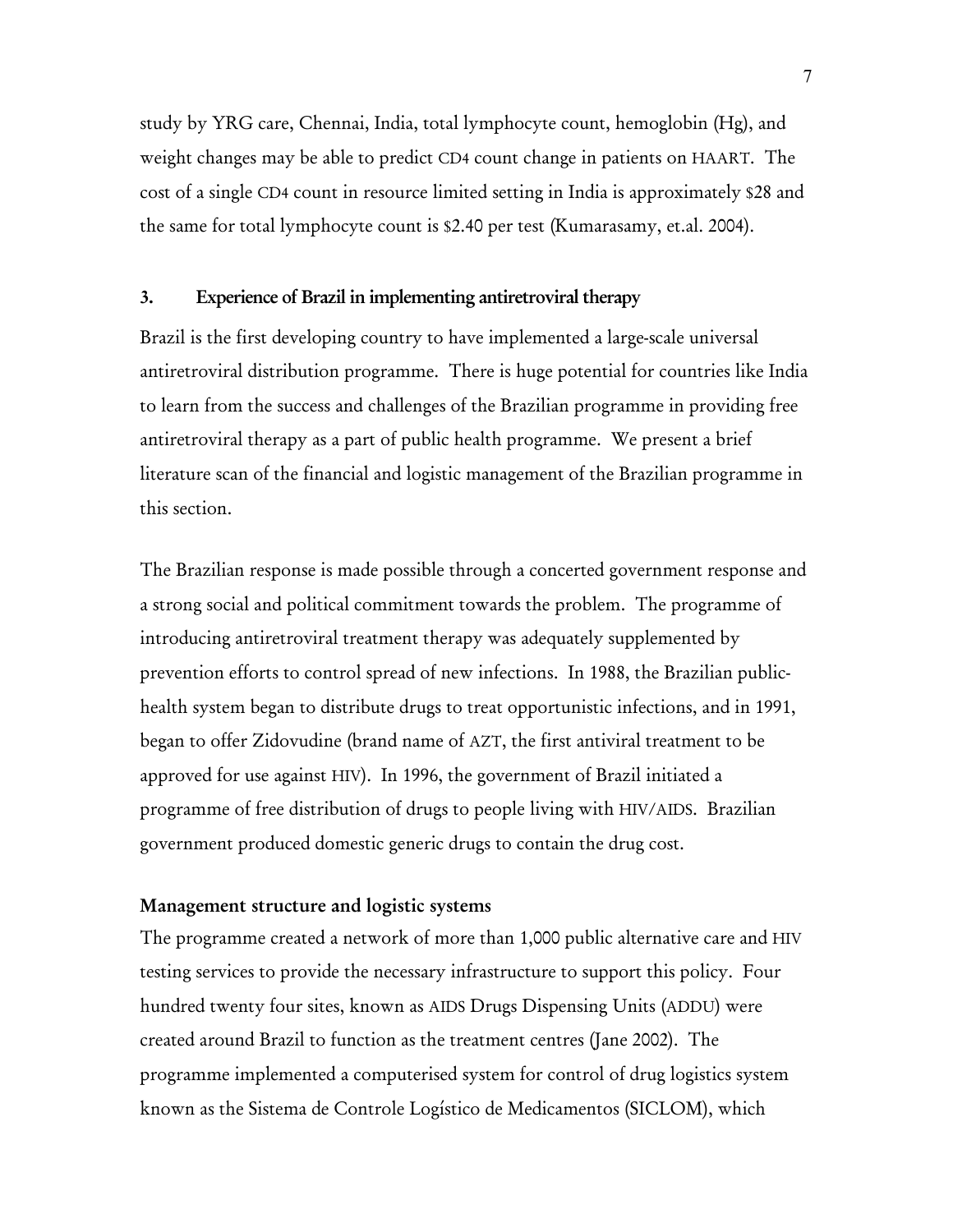registers distribution of antiretroviral, helping to maintain needed stocks of drugs at ADDUs and to track prescriptions. A network of 138 public laboratories was established to test CD4 cell count and viral load of patients. In the year 2001, 138 such laboratories conducted 400,000 tests at a total cost of around US\$ 18 million. Another computer system - Sistema de Controle de Exames Laboratoriais (SISCEL) tracks test results and changes of CD4 and viral load for use by clinicians.

#### Financial implications of the programme

Government's spending on antiretrovirals was: US\$ 34 million in 1996; \$224 million in 1997; \$305 million in 1998; \$336 million in 1999; \$303 million in 2000; and \$ 235 million by 2001. On an average Brazil spend 2 per cent of total health budget on antiretroviral therapy programme.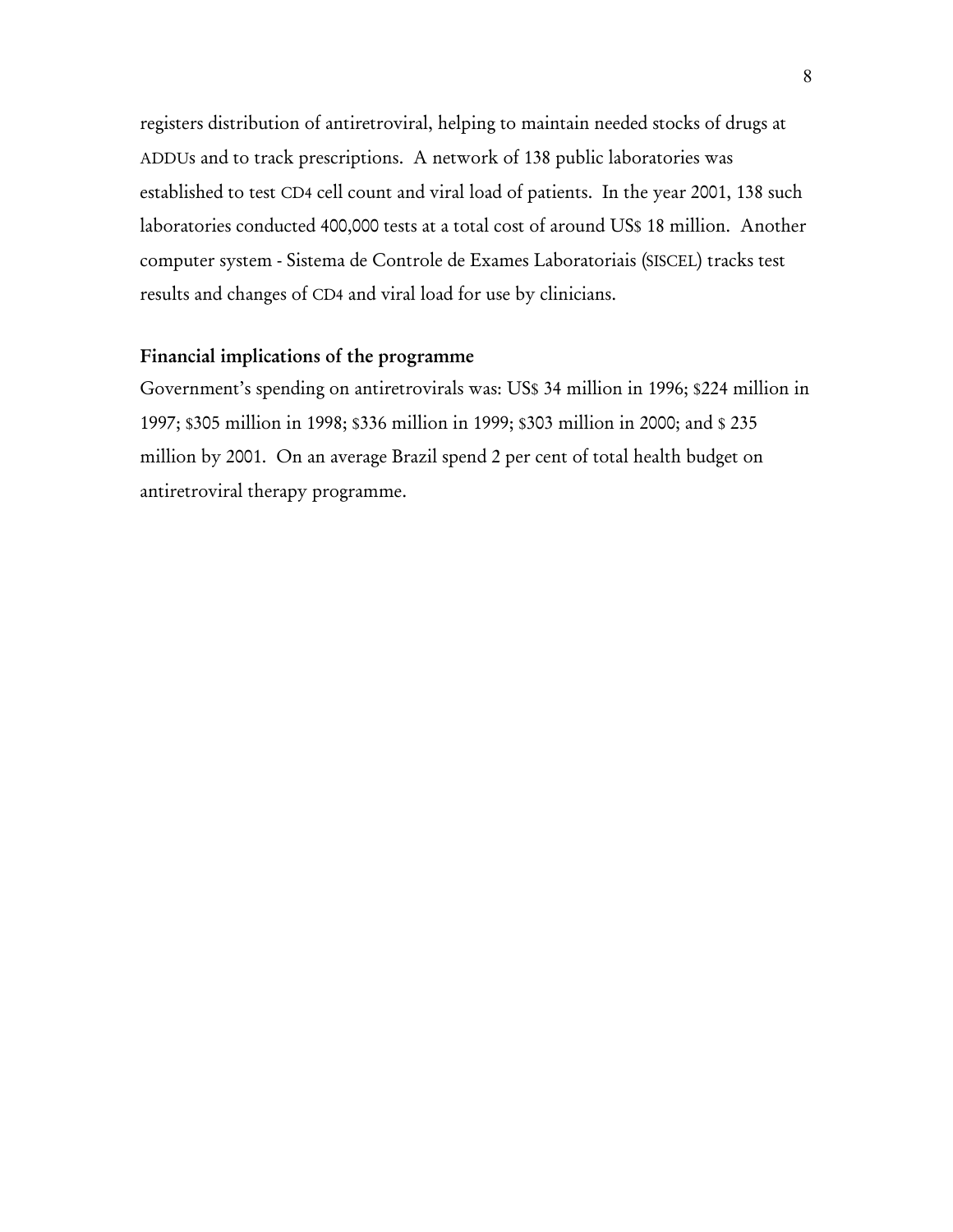| Average cost of ARV drugs per patient |            |      | Government spending on ARV drugs |             |             |  |
|---------------------------------------|------------|------|----------------------------------|-------------|-------------|--|
|                                       |            |      | Cost (Million                    | Avg. $#$ of | % of health |  |
| Year                                  | Cost (USD) | Year | USD)                             | patients    | dept budget |  |
| 1996                                  | \$3,810    | 1997 | 224                              | 35,900      | 1.2         |  |
| 1997                                  | \$4,860    | 1998 | 305                              | 55,600      | 1.8         |  |
| 1998                                  | \$4,540    | 1999 | 336                              | 73,000      | 3.2         |  |
| 1999                                  | \$4,240    | 2000 | 303                              | 87,500      | 2.9         |  |
| 2000                                  | \$3,320    | 2001 | 235                              | 105,150     | 1.6         |  |
| 2001                                  | \$2,530    | 2002 | 167                              | 125,000     | 1.8         |  |
| Source: Brazilian Ministry of Health  |            |      |                                  |             |             |  |

#### Scale and scope of the programme

The \$300 million annual expenditure on antiretroviral therapy in Brazil has proved to be cost effective, because it outweighs what would otherwise have to be spent on hospitalisation, on drugs for opportunistic infections, and on coping with large numbers of people unable to work. An evaluation of the results of the Brazilian AIDS policy shows a striking reduction in mortality (40-70 per cent), morbidity (60-80 per cent) and hospitalisation rates of HIV+ patients, with more than 90,000 avoided deaths and 60,000 AIDS cases prevented. During the period more than 358,000 AIDS-related hospital admissions were avoided. This resulted in savings to the Government of more than US\$1.1 billion from 1997 to 2001. However, when an additional US\$1.2 billion saved on ambulatory care, including drugs for opportunistic infections, were taken into consideration, the total amount rises to approximately US\$2 billion (Chequer, Hearst and Hudes 1992; Marins 2002).

#### Achievement of the programme

Initiated in the early 1990s with the distribution of AZT, Brazil now provides free antiretroviral medication to about 125,000 patients, which reflects coverage of virtually all people living with HIV/AIDS. By March 2002, close to 240,000 AIDS cases (Table 1) reported to the Ministry of Health (MOH) and an estimated 35,900 individuals received these drugs in 1997; 55,600 in 1998; 73,000 in 1999; 87,500 in 2000; and 105,000 in 2001 (Jane 2002). During 2002, about 125,000 patients received ARV freely in Brazil which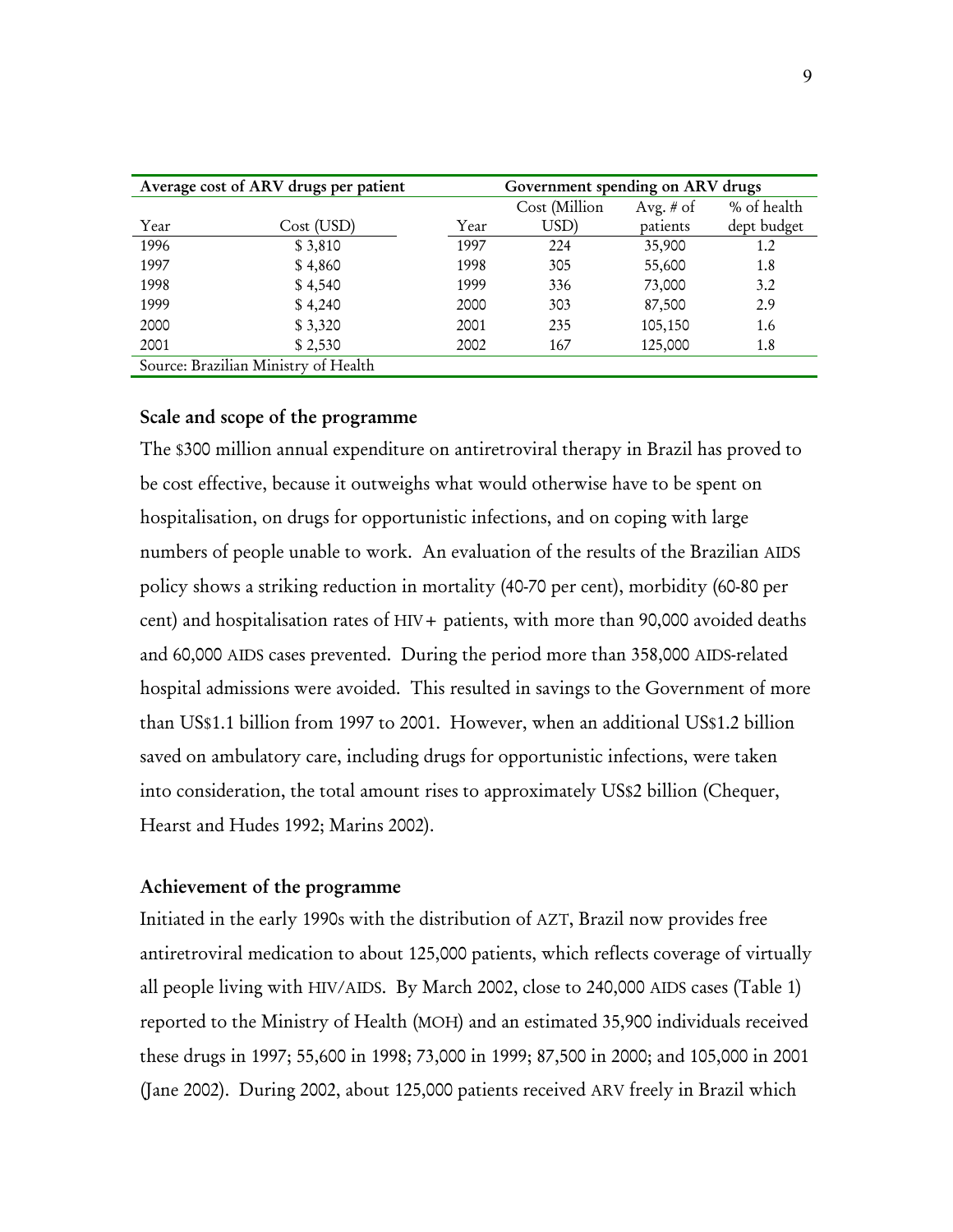means more than a third of the estimated total number of ARV treated patients in the entire developing world at the end of 2002 live in Brazil (Teixeria, Vitoria and Barcarolo 2003). In the mid-nineties, the World Bank estimated 1.2 million Brazilians would be infected with HIV by the year 2000. Today, the number of those estimated to be infected with the virus is half that amount.

#### 4. Management issues in initiating antiretroviral therapy

The Brazilian experience shows that the delivery of antiretroviral drugs to large number of persons living with HIV/AIDS (PLWHAS) is a challenging task owing to physical infrastructure requirements and coordination among care providers at different levels. Managers of the programme have to successfully overcome challenges in service delivery and challenges related to roles and responsibility of people in the health sector. Managers have to worry about organisational behaviour of healthcare professional and its related structural rigidities owing to high people interface in health service sector. To examine the roles and responsibility and other organisational issues, we present a brief review of the NACO programme guidelines, organisation of healthcare system in India and organisation of HIV/AIDS programme.

#### NACO Programme Guidelines

HIV/AIDS prevention, care and treatment programme is implemented in India through National AIDS Control Organisation (NACO) as the nodal organisation. It is estimated that about 4.2 million people live with HIV infection in India and 600,000 cases urgently need treatment (WHO 2004). According to the draft policy document for scaling up of antiretroviral therapy in India, the first phase of the NACO programme will be focussed on antiretroviral drug distribution among HIV-positive mothers who have participated in the national prevention of parent-to-child transmission programme (PPTCT), HIV-positive children, and people with AIDS who seek treatment in government hospitals (NACO 2003). Costing an estimated US\$100 million a year, the programme will initially cover 15 centres in six states where HIV prevalence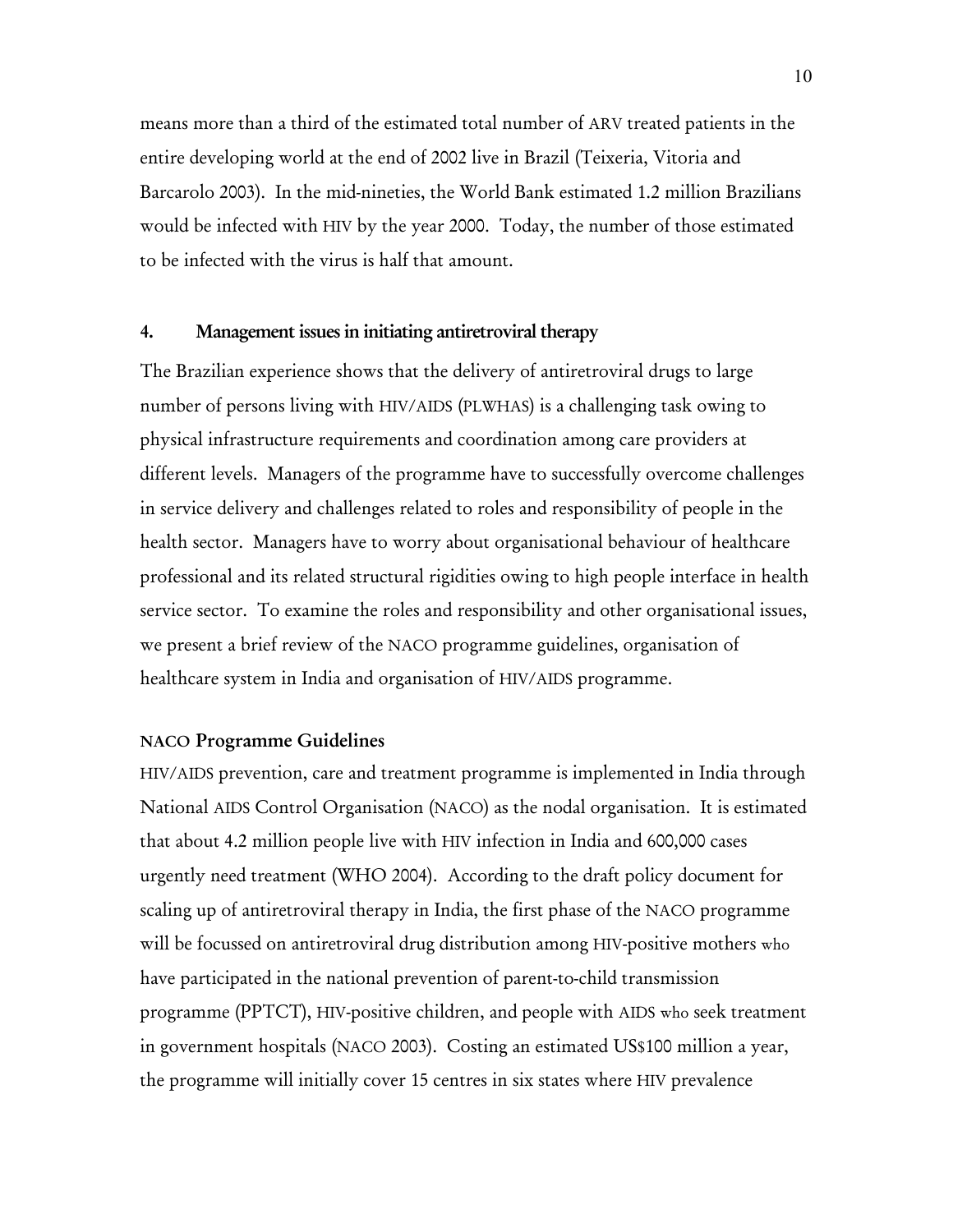exceeds 1 per cent of women attending antenatal clinics. The second phase of the programme will extend the antiretroviral drug distribution to government hospitals with medical colleges, and the third phase will include all district hospitals in these states. NACO programme also plans to strengthen 540 Voluntary Counselling and Testing Centres (VCTC) existing in the country. The programme envisages community involvement for tracking of people living with HIV/AIDS with the help of trained paramedical personnel, community workers and people living with HIV/AIDS. The programme will be implemented within the existing structure of healthcare sector in India.

#### Healthcare structure in India

Health is State subject and therefore States are primarily responsible for the healthcare system. The Ministry of Health and Family Welfare at the centre is responsible for planning and coordination of national health programmes implemented through State level infrastructure.

The departments of health in the States are implementing agencies of national health programmes and central sponsored programmes. The state level agencies are also responsible for providing inputs in formulating the key polices to strengthen the national health programmes. These departments are mostly headed by an officer of the rank of Principal Secretary (PS). The PS is subordinated by a Secretary (Family Welfare) and a Commissioner/Director (Health). The Commissonerate or Directorate are the technical wings of the health and family welfare department. At the operational level, the Directorate of Medical, Public Health and Family Welfare Services is responsible for program planning, implementation and monitoring. The directorate works under the supervision and guidance of the respective Secretaries. Additional Directors, Joint Directors and Deputy Directors assist the Directors in various programmes and activities.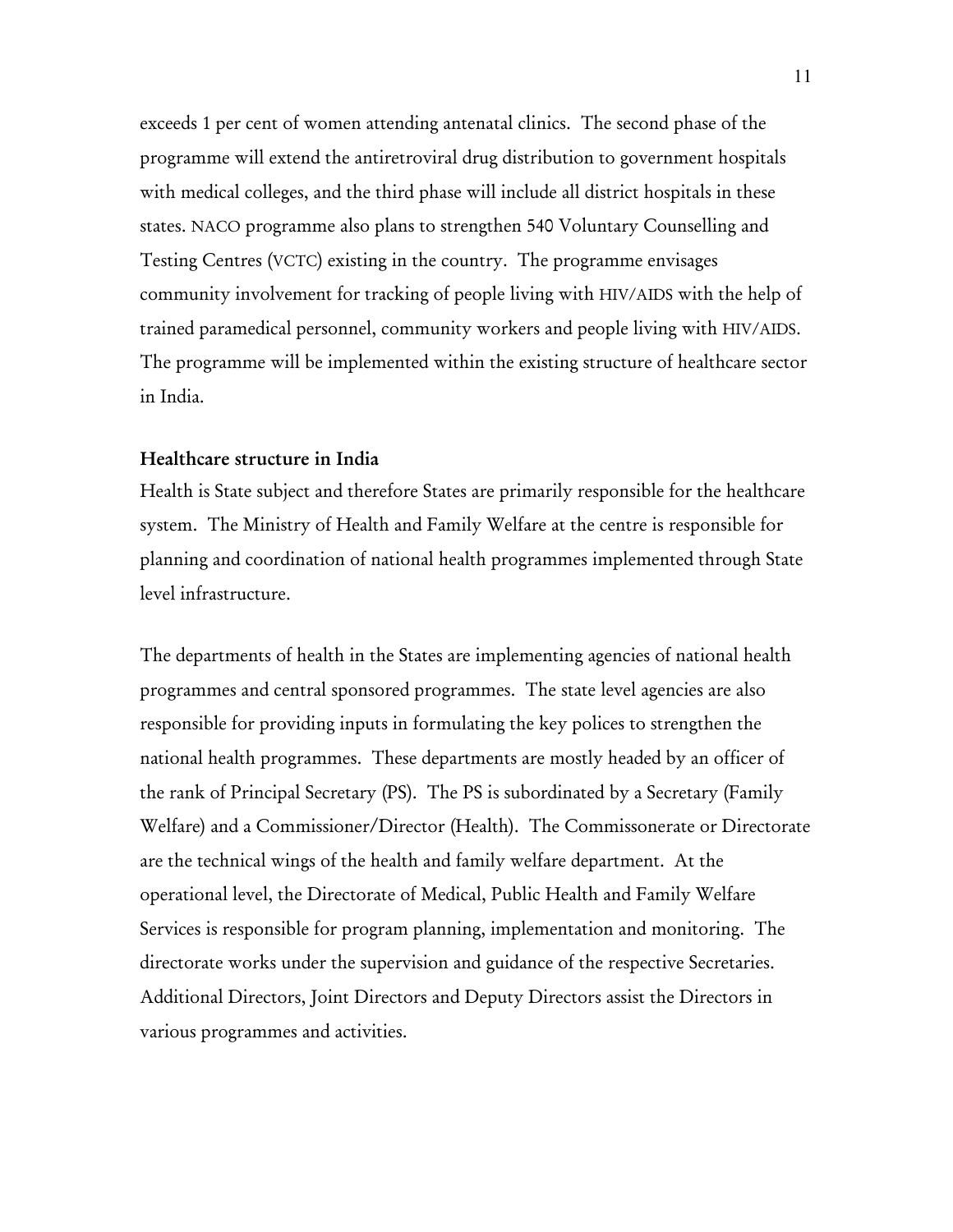Two officers, i.e., the Civil Surgeon-cum-Hospital Superintendent and the Chief Medical & Health Officer (CMHO) mainly look after the district level health administration. The Civil Surgeon-cum-Hospital Superintendent is mainly responsible for management of district hospital (DH). The CMHO is mainly responsible for management of health care set up in rural areas of the district, which includes Community Health Centres (CHCs), Primary Health Centres (PHCs), and Sub-centres (SCs), and also the Civil Hospitals (CHs). The CMHO heads the district management team and supported by officers for various programmes.

Along with the above Public Health System, there exists a complex array of medical systems consisting of several traditional text-based medical systems, modem allopathic medicine, Ayurveda, Unani, Homeopathy, Naturopathy, Traditional Faith Healers and large number of Private Providers both qualified and non qualified in India. In India the private sector provides eighty percent of healthcare through not-for-profit, organised, and informal sectors. While the not-for-profit and organised health sectors are largely concentrated in urban areas, rural areas support a wide range of private health care providers, from allopathic and traditional medical practitioners to faith healers.

#### HIV/AIDS programme structure and its linkage with healthcare structure

At the central level, National AIDS Control Organisation (NACO) is responsible for planning and implementation of HIV/AIDS control programme in India. NACO is created as a semi-autonomous body within the Ministry of Health and Family Welfare. In order to strengthen programme management at the state level, State AIDS Control Societies (SACS) were organised in every state of India. SACS is responsible for the programme implementation and coordination of AIDS control activities and fund disbursement among NGO partners. SACS are headed by Programme Directors. Besides, several states also have set up a Project Support Units (PSU), which are responsible for project implementation in the state in coordination with NGOs.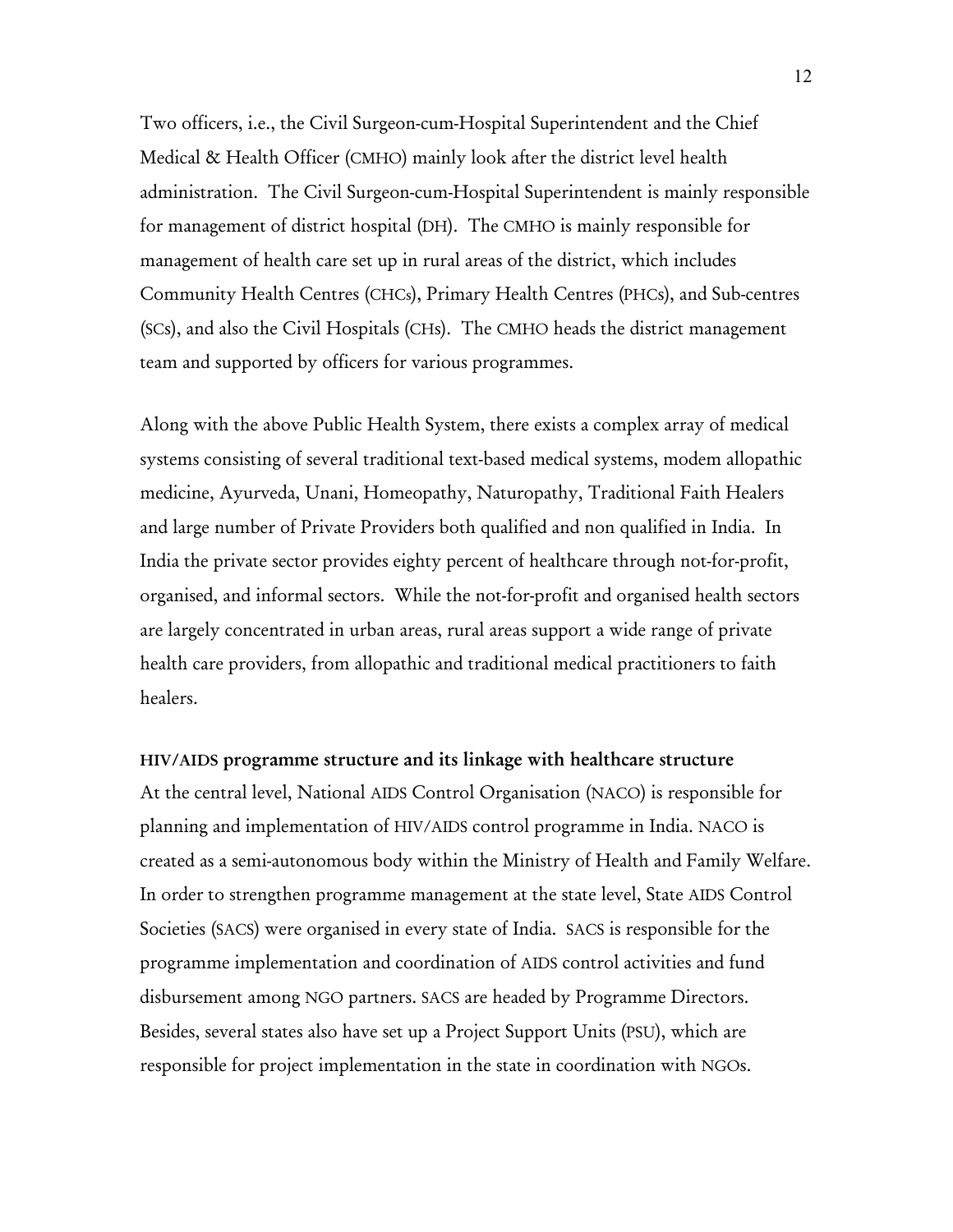The broad responsibilities of SACS are

- ⋅ Budget allocation and fund release for different HIV/AIDS interventions
- ⋅ Management of programme on HIV intervention
- ⋅ Carrying out sentinel and ANC clinic surveillance and report estimated HIV cases in the state
- Carrying out HIV prevention activities

The broad responsibilities of PSU are

- ⋅ Implementing HIV/AIDS project for SACS
- ⋅ Implementing Targeted intervention through NGOs
- ⋅ Carrying out Need Assessment Survey

The HIV/AIDS control programme in India is implemented through the government health infrastructure and public-private partnerships. Treatment and curative centres at the district level are part of the district hospital and tertiary hospitals structure in states. The preventive and promotive programmes are implemented through Chief Medical & Health Officers (CMHO) of every district. Besides this the Project Support Unit is responsible for implementing the projects through NGOs working at the community level.

#### Service delivery model for the antiretroviral therapy programme

The model for delivery of antiretroviral therapy adopted by NACO is a centralised institutional model supported by NGOs and CBOs. However, the widespread utilisation of traditional practitioners in the country suggests that they are trusted, accessible, and affordable practitioners among a section of population. Moreover, for a problem like STD, HIV/AIDS, lot of taboo/stigma is attached if a person approaches an institution, specially set up for this purpose. People carry negative perception of government healthcare centres for reasons such as improper behaviour of health staff, staff shortages, a lack of supplies and drugs, and long waiting times to see a doctor (Bhat and Maheshwari, 2004). The availability of female doctors, nurses, and midwives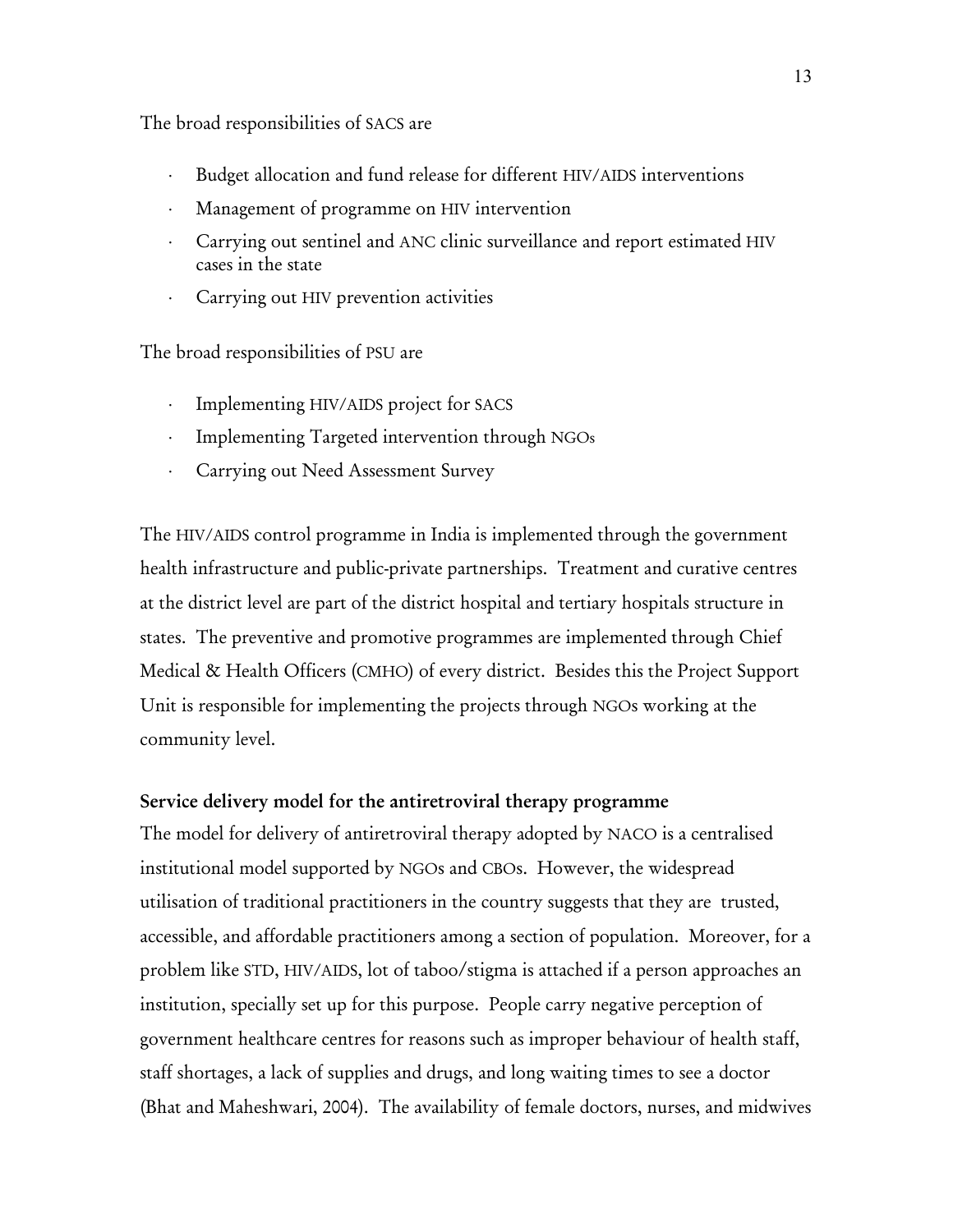affects choice of health services. This coupled with lack of transport facilities resulted in most of the deliveries in India, non-institutional. According to NFHS 2 survey over eighty percent of deliveries occur at home in rural areas. Traditional Birth Attendants (TBA), popularly known as dais in the community attends 48 percent of the deliveries, another 40 per cent are attended by relatives or others and only 11 percent are attended by a doctor or nurse-midwife at home. This poor rate of institutional delivery raises serious doubt about control and treatment of AIDS among sero-positive mothers and children below the age of 15 years as envisaged in the programme documents.

Given that about 57 per cent of hospitals and 32 per cent of hospital beds are in the private sector (Bhat 1999) and 80 per cent of 390,000 qualified allopathic doctors registered with medical councils of India are working in the private sector (Jesani 1989; Bhat 1996), antiretroviral drug distribution among HIV-positive mothers who have participated in the national prevention of parent-to-child transmission programme (PPTCT) will account for a small fraction of the problem.

The NACO programme document envisages bringing to centre-stage the HIV-TB coinfection through linkages with the TB control programme for free treatment of TB among people living with HIV/AIDS. According to a report 50 per cent of the tuberculosis patients approach private providers first for relief (Narayanan, Santha and Paul 2003). Their relative advantages include easy access, convenient timings, better communication, greater confidentiality and perception of better quality of care. Study on government service delivery mechanism shows that often doctors are available at the health facility only for 3-4 hours on a working day. Employees at health centres are not available on holidays and vacations, which are nearly 40 per cent of days in a year in India in government services (Mavalankar 1999b). Hence, to build up an effective service delivery model for antiretroviral therapy drug distribution through government facilities would be grossly inadequate. There is a need for an effective mix of public private partnership and greater involvement of private providers in the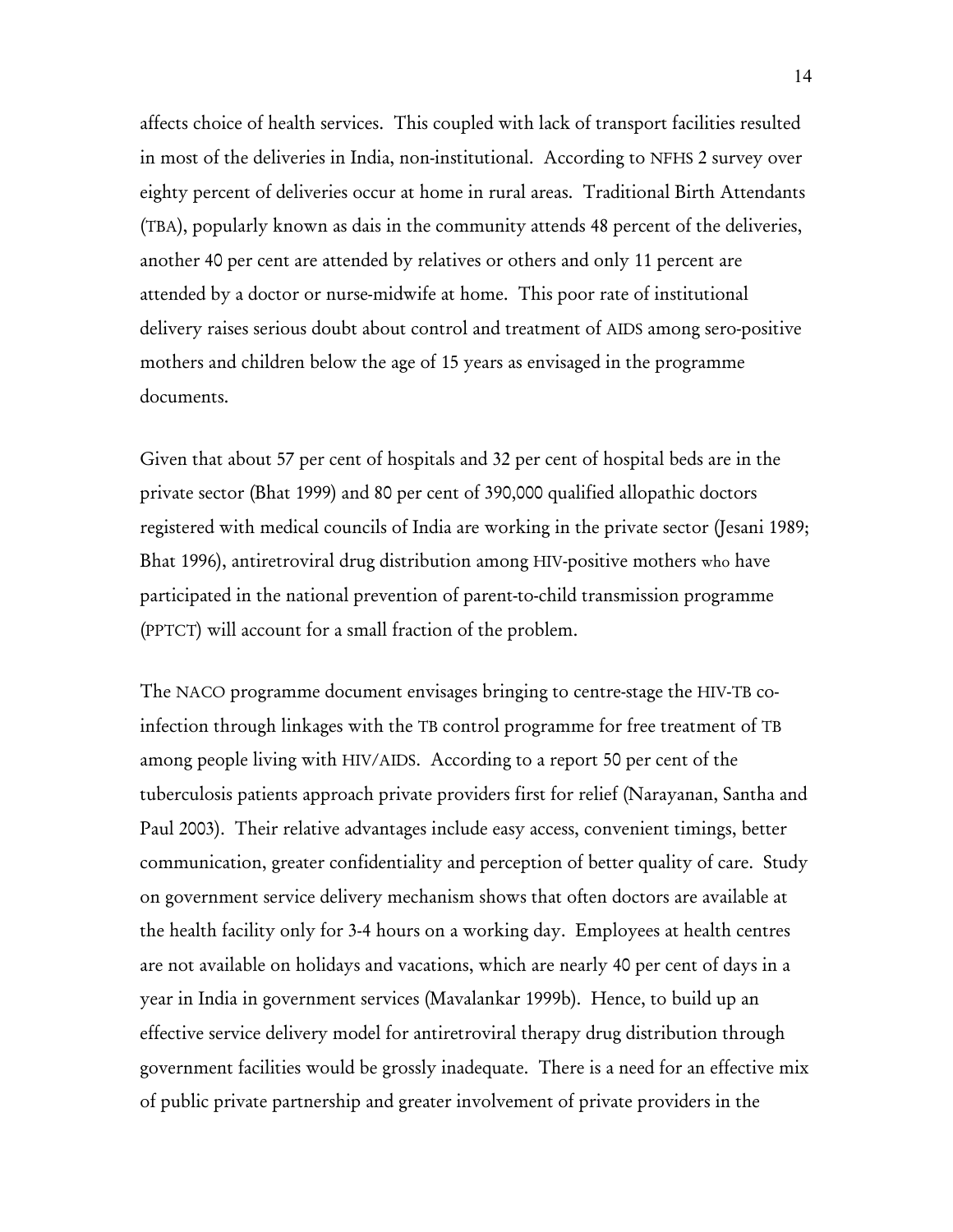system. Rather than a centralised institutional model, a community-based model would be more appropriate for drug administration and follow up of PLWHAS. The community based model would essentially require re-examination of roles and responsibilities at different levels.

Programme on making antiretroviral drugs available to the needy people involve the following process: (a) case identification, (b) treatment and drug distribution, (c) monitoring the progress, and (d) managing opportunistic infections and side effects due to the drugs. We attempt to describe the process involved in each of the issues along with the probable providers for the services.

Case identification: It is the first step for drug therapy of PLWHAS. WHO recommends initiating antiretroviral therapy for persons with symptomatic disease irrespective of the CD4 cell count and for persons with asymptomatic stage antiretroviral therapy should be initiated when CD4 cell count nears or falls below 200 cells/µL (WHO 2002). Implementation of this recommendation essentially leads to two challenges. The soft challenge is regarding the availability and behaviour of service providers and the hard challenge relates to the physical infrastructure.

Given, the difficult reach to the healthcare centres in many areas, lack of transport facilities and inadequate service providers, private providers, NGOs, CBOs, PLWHAs and health workers - ANMs and MPWs have a greater role in primary screening of patient through motivating patients to undertake testing for CD4 cell count and thereby enrol for treatment of antiretroviral drugs therapy. A proper symptom checklist and training of the health workers and private providers may suffice the need. However, this should be supplemented by adequate infrastructure for service delivery and laboratories for clinical examination and testing of the patients for their treatment requirements.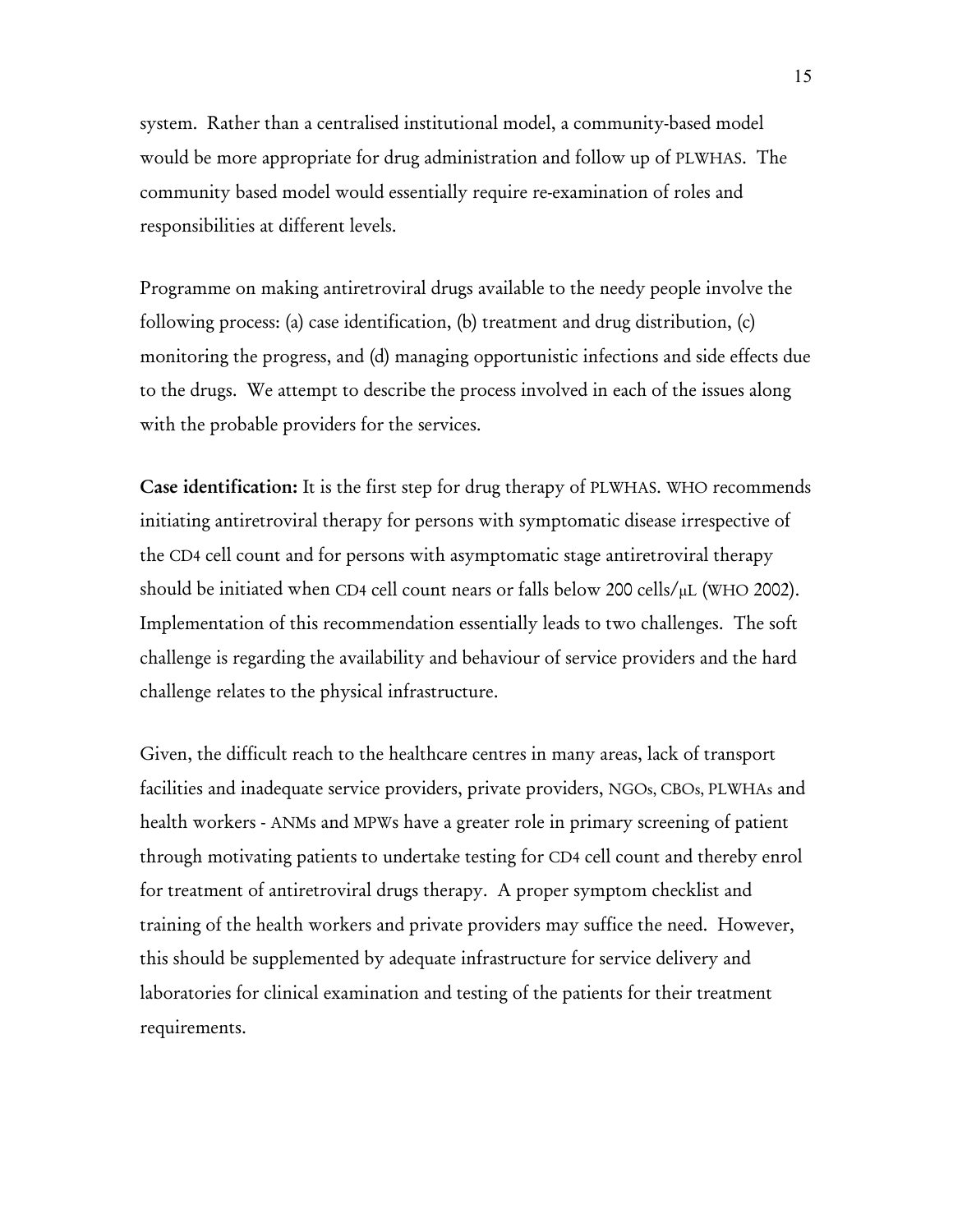Treatment and drug distribution: Antiretroviral therapy regimens available in the market involve a cocktail of three drugs to be taken twice daily. Hence, the primary point of concern for building up a successful response with antiretroviral therapy is timely supply of drugs to the patients on treatment. It has been one of the key reasons for success of Revised National Tuberculosis Control Programme (Narayanan, Santha and Paul 2003). Although treatment initiation and supervision is to be done at the secondary health facilities for example district hospitals and above; primary health centres, ANMs, MPWs, NGOs, CBOs can be empowered for drug delivery and monitoring of the patient progress. Private providers can play a key role with proper monitoring at the local level.

Monitoring the progress: Proper monitoring of patients on treatment is a vital element for treatment adherence and performance of the drugs. Patient has to be monitored for their viral load count in the blood. The YRG Care study shows that total lymphocyte count, haemoglobin (Hg), and weight changes are cost effective and able predictors of CD4 count changes in patients. The facility for total lymphocyte (type of white blood cell involved in human body immune system) counts is available in majority of the primary health centres in India. The toxicity of drugs could be monitored clinically based on patient reports and physical examination, supplemented by a limited number of laboratory tests depending on the symptoms that arise and the specific combination regimen that is used. This becomes important as drug toxicity is often identified as symptoms of AIDS leading to treatment failure among the patients. Hence the patient, family/community members need to be properly sensitised about the different aspects of treatment adherence. Moreover efforts to de-stigmatise the community about the disease will help in a long way to deal with the problem. Primary healthcare system, private providers and NGOs can play a vital role in the monitoring process. With proper facilitation and supervision from the healthcare system, an effective monitoring system can be developed.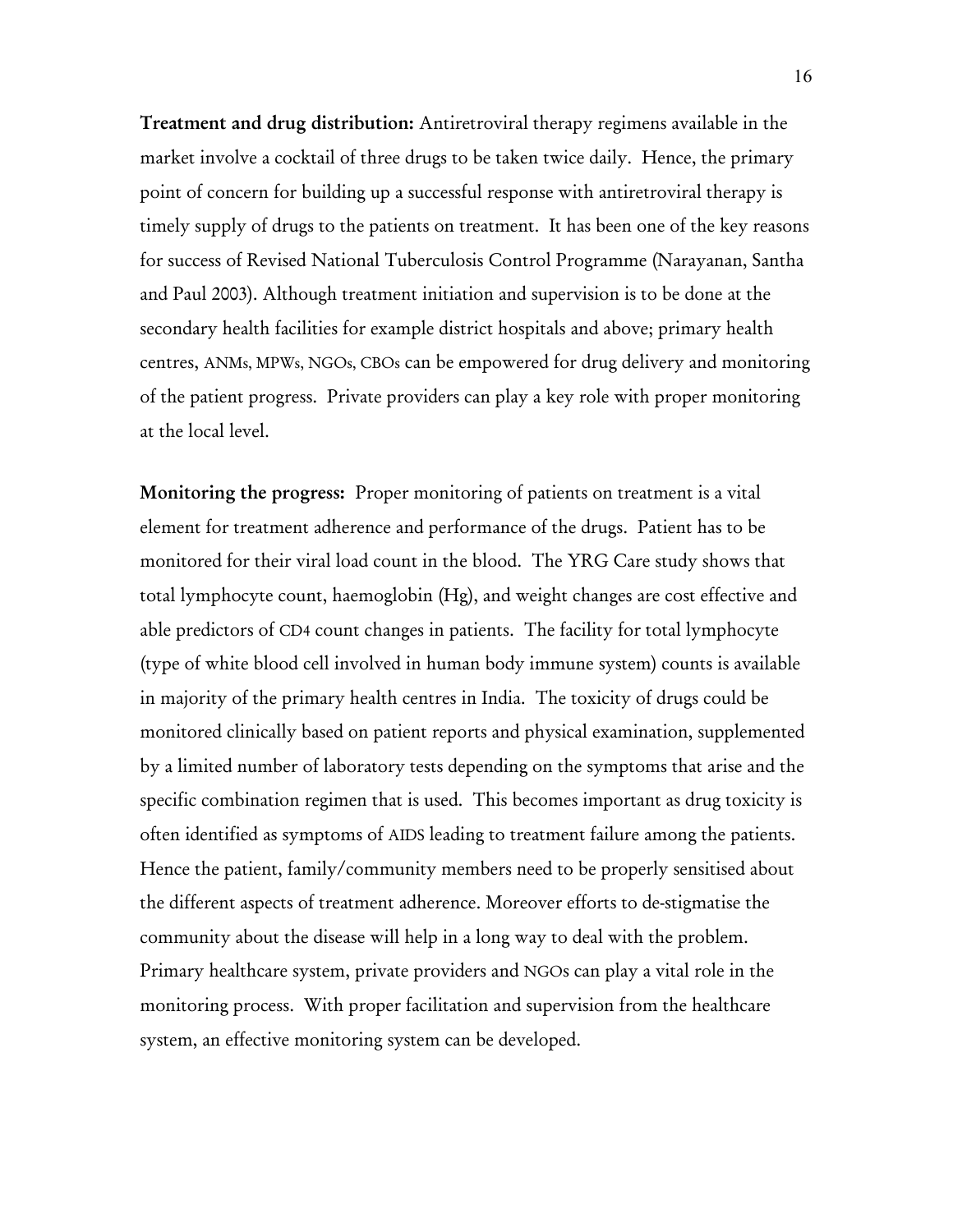Managing opportunistic infections (OIs) and side-effects due to the drugs: HIV infected patients die due to the opportunistic infections owing to reduced immune system of the body. Simultaneously the antiretroviral drugs, as mentioned above, often cause high toxicity leading to treatment failure. Hence, the management risk of opportunistic infections and drug side effects is crucial for this sector. These twin issues have to be effectively dealt with on two fronts – treatment and sensitisation. Until patients are well sensitised about the issues, proper treatment adherence is difficult to achieve. The sensitisation of the patient and community members could be done at the community level with the involvement of ANMs, MPWs, NGOs, CBOs, and private providers. The sensitisation has to be on a wide range of issues, like preventive aspects, risk of transmission during the treatment period etc.

Based on the data and information available, we attempt to map the different HIV/AIDS services into different service delivery settings. Table 1 proposes an optimal level of service delivery in terms of provision of services in various settings. As emphasised in the above table, it is expected that grass root bodies like government sub-centres, primary health centres and different community based organisations and private clinics will play a wider role in the area of promotional activities, preliminary screening of patients requiring antiretroviral therapy, counselling and care of patients, case identification and monitoring the progress of patients at community level. However, there are several challenges in expecting the services of grass root public delivery organisations and involving private providers in implementation of antiretroviral therapy. Some of the challenges are mentioned below:

Non availability of staff: Employees at health centres are not available on holidays and vacations, which are nearly 40 per cent of days in a year in India in government services (Mavalankar, 1999a). In the absence staff, there is none at primary health centres and Community health centres to provide care. It is estimated that only 52 percent of staff of PHCs, located in villages, stay at the place of their postings (Mavalankar, 1999a). Rest of them prefer to stay in nearby towns from where they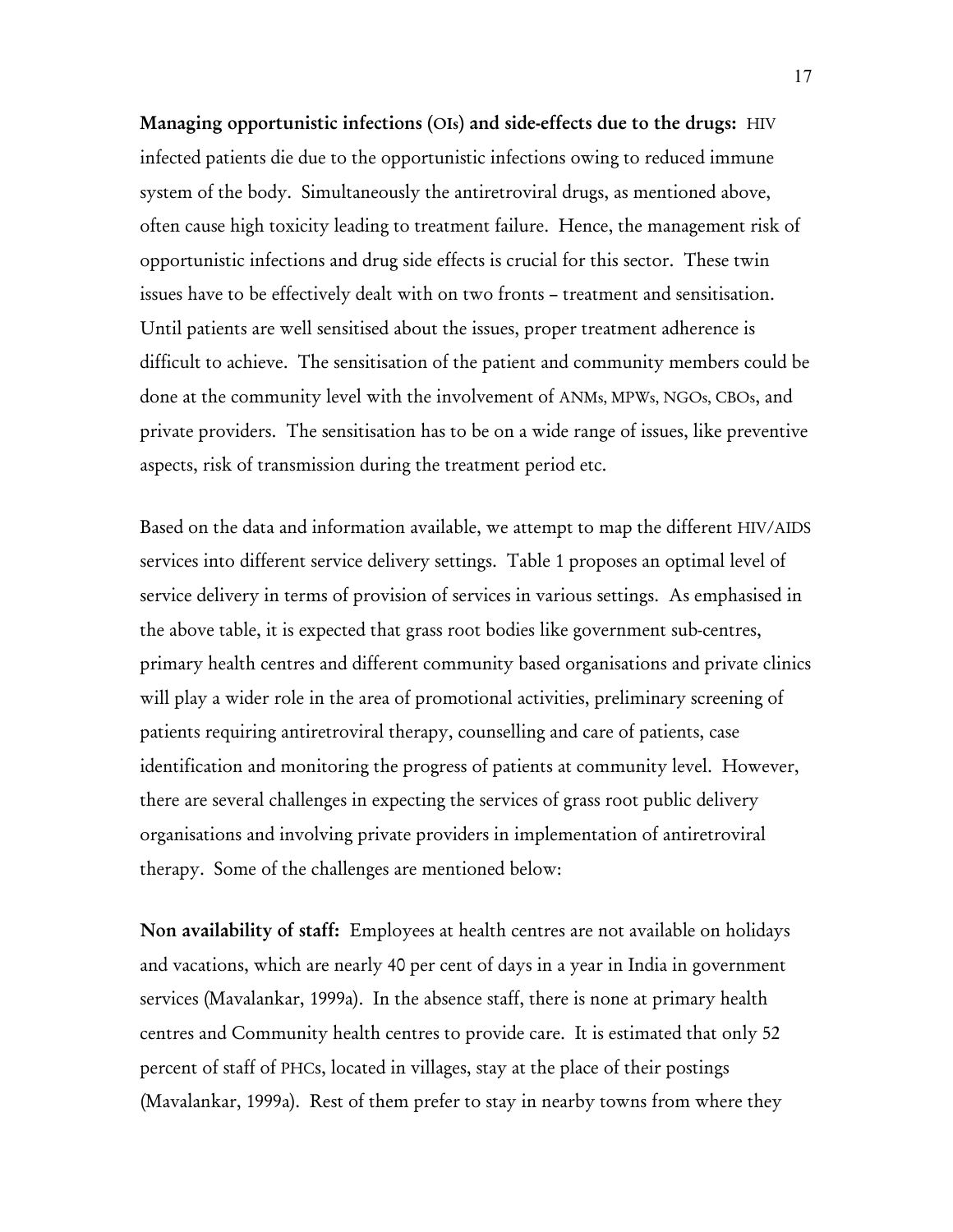commute daily. There are evidences to show that staff members are irregular to health facilities on working days. The doctors and staff are found reluctant to work in rural areas owing to not only physical hardships but also owing to lack of professional growth opportunities. Further, often doctors are available at the health facility only for 3-4 hours on a working day (Mavalankar, 1999a).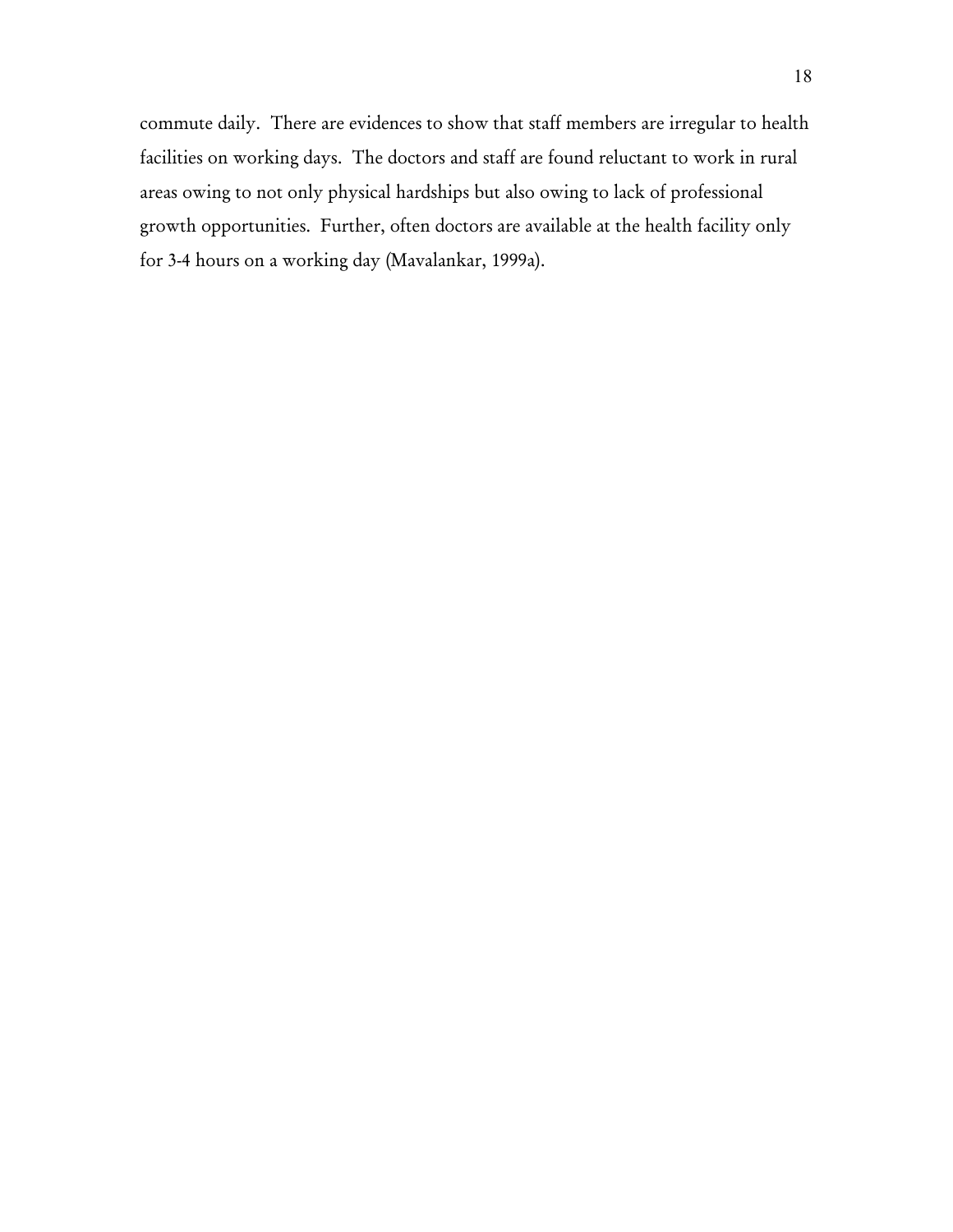| Table 1: Mapping of service provision |                         |                  |                 |                 |                       |           |                                  |             |                     |
|---------------------------------------|-------------------------|------------------|-----------------|-----------------|-----------------------|-----------|----------------------------------|-------------|---------------------|
| Service Provider                      | Government              |                  |                 |                 | Private               |           |                                  |             |                     |
| Intervention                          | SC                      | PHC              | <b>CHC</b>      | DH/VCTC         | TH/VCTC               | <b>BB</b> | Clinic                           | PH          | <b>NGOs</b>         |
| Prevention                            |                         |                  |                 |                 |                       |           |                                  |             |                     |
| <b>Blood Safety</b>                   |                         |                  | $\sim$ $\sim$   | ****            | ****                  | ****      |                                  | ****        |                     |
| PPTCT                                 |                         |                  | ***             | ****            | ****                  |           |                                  | ***         |                     |
| STI Clinic                            |                         | $* * *$          | ****            | ****            | ****                  |           |                                  | $2 - 2 - 2$ |                     |
| Targeted Intervention                 | ***                     |                  |                 |                 |                       |           | $\sim$ $\times$                  | ****        | ****                |
| Promotion                             |                         |                  |                 |                 |                       |           |                                  |             |                     |
| Condom Promotion                      | ****                    | ****             | $\sim$ $\sim$   | $\sim$ $\times$ | $\mathbf{x}^{\prime}$ | ***       | ***                              | ****        | ****                |
| <b>IEC</b>                            | ****                    | ****             | $\sim$ $\sim$   | $\sim$ $\times$ | $\mathbf{x}_r$        | $* * *$   | ***                              | ****        | ****                |
| Family Health Awareness<br>Campaign   | ****                    | ****             | $\sim$ $\times$ | $\lesssim 2$    | $\mathbf{x}^{\prime}$ | ***       | ***                              | ****        | ****                |
| Screening of patients                 |                         |                  |                 |                 |                       |           |                                  |             |                     |
| Preliminary Screening                 | ****                    | ***              |                 |                 |                       |           | ****                             |             | ****                |
| Clinical Screening                    |                         | $\sim$ $\times$  | $\sim$ $\sim$   | ****            | ****                  |           |                                  | $4 + 4 +$   |                     |
| Counselling and Care                  | $\mathbf{x}_i^{\prime}$ | $\sim$ $\sim$    | $\sim$ $\times$ | ****            | ****                  | $* * *$   | $\mathcal{A} \times \mathcal{A}$ | ****        | ****                |
| Treatment for OIs                     |                         |                  |                 |                 |                       |           |                                  |             |                     |
| High Complexity                       |                         | $\mathbf{x}_i^t$ | $* * *$         | ****            | ****                  |           | $\mathbf{x}_i$                   | $* * *$     |                     |
| Medium Complexity                     |                         | $\sim$ $\times$  | $\sim$ $\sim$   | ***             | ***                   |           | $\sim$ $\sim$                    | ****        |                     |
| Lower Complexity                      |                         | $* * *$          | ****            | $\sim$ $\times$ | 목록                    |           | $* * *$                          | $2 - 2 - 2$ |                     |
| <b>Treatment with ARV</b>             | $\mathbf{x}_i$          | $\sim$ $\times$  | ***             | ****            | ****                  |           | $\mathcal{A} \times \mathcal{A}$ | ****        | $\lesssim \lesssim$ |

This table uses asterisks to indicate desirability of services in various settings. Four asterisks to no asterisk indicate: high presence, medium presence, moderate presence, low presence and no presence. The definition of other terms used in the table is as follows: SC: sub-centre, PHC: primary health centre, CHC: community health centre, DH: district hospital, TH: teaching hospital, VCTC: voluntary counselling and testing centre, BB: blood bank, Clinic: private clinic, PH: private hospital, NGO: non-government organisation, PPTCT: prevention of parent to child transmission, STI: sexually transmitted infection, IEC: information, education and communication, OI: opportunistic infection, ARV: antiretroviral therapy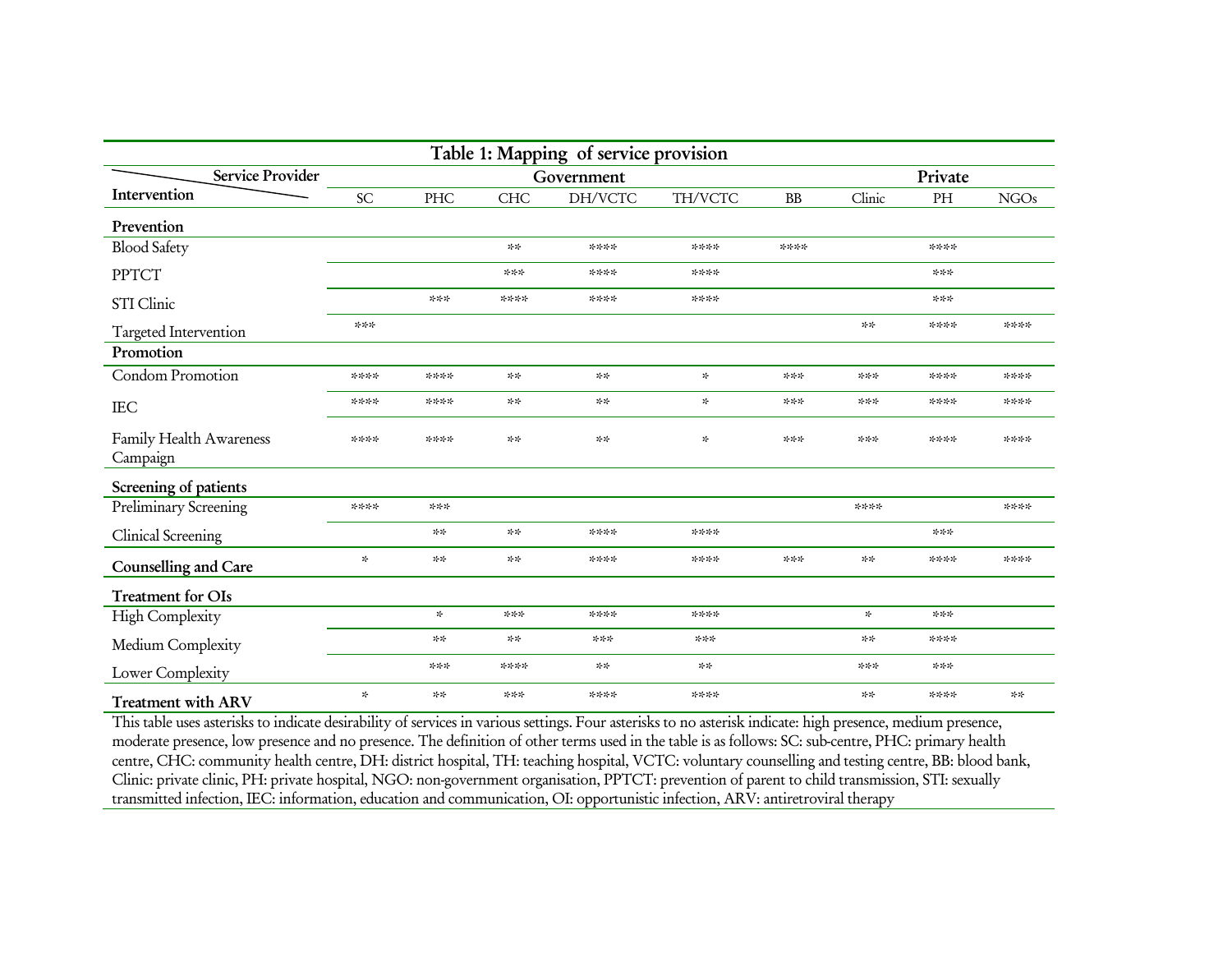Competency of physicians: The supply of trained and competent physicians who can prescribe ARV is a major concern for success of the programme. With a greater number of doctors willing and able to treat HIV positive patients as per recommended guidelines, there will be greater willingness on the part of individuals to access such treatment. According to a research study (Gupta and Sankar 2003), unless the doctors seeing the patients explain or mention about ARV, there is no easy way for patients to even consider antiretroviral therapy.

Capacity issues and regulatory concerns: An estimated one million illegal practitioners are said to be managing 50-70 per cent of primary consultations, mostly for minor illnesses and form the de facto primary curative healthcare system of rural India. According to a rough estimate, the number of voluntary organisations working in healthcare areas in India is more than 7000 (Mishra 2000). These NGOs have the potential to improve access, quality and equity of services, either through direct provision or through advocacy and other action. The challenge is to devise innovative mechanisms that address distortions and malpractices, yet do not stifle private initiatives particularly in backward states and remote areas, and to ensure systems that will keep such participation accountable and transparent. The specific areas identified in which private practitioners and NGOs could make a significant contribution in treatment with antiretroviral therapy programme are: advocacy; case management; counselling and health education; improving case notifications, and liaising with other stakeholders such as business and industry for increased commitment to national control efforts and resource mobilisation.

Solution to these challenges requires interventions in the structure and policies of the health sector, HR policies and practices and monitoring mechanisms. Treating a patient requires different tasks to be carried out by variety of experts who possess different skills and who need to cooperate with each other (Lee 2001). Effectiveness of health system is dependent upon availability of adequately skilled personnel who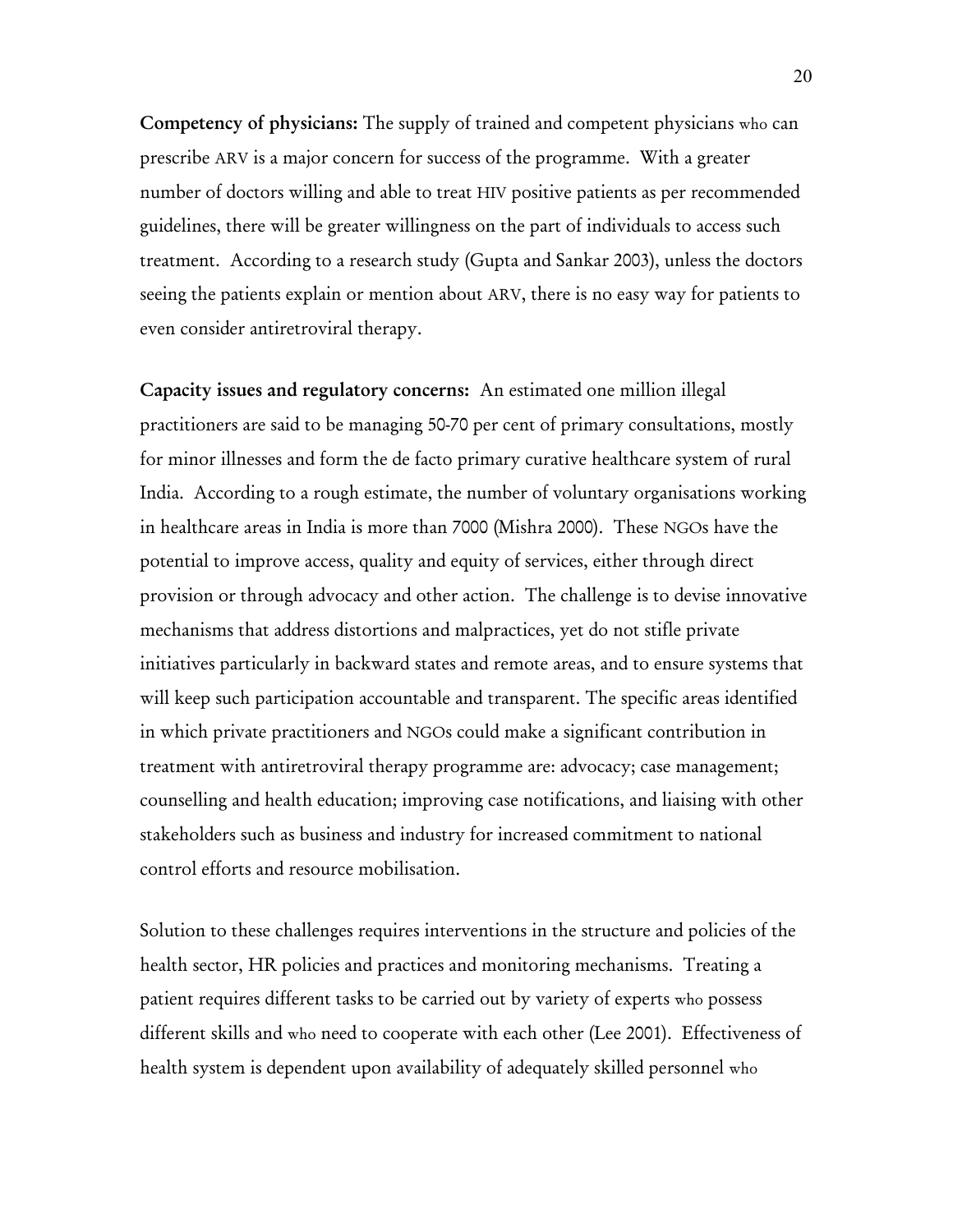exhibit spontaneous intrinsic cooperative response towards other stakeholders in the system.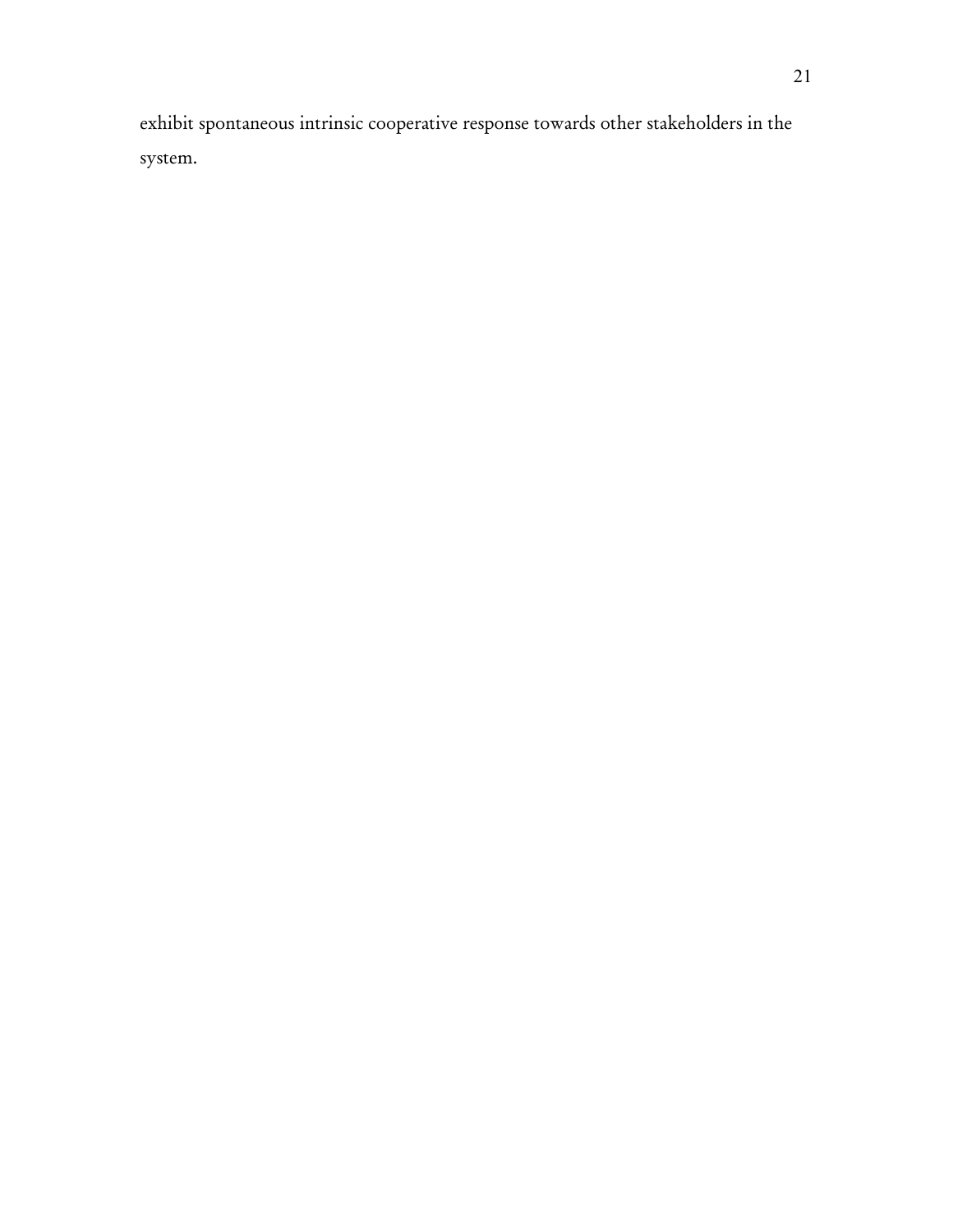Challenge in roles and responsibility in health sector: In order to address the challenge in service delivery model and greater involvement of community in the delivery of antiretroviral drugs, the roles and responsibilities of health professionals needs to be redefined. This requires addressing the issues of roles, responsibilities and structural rigidities. Currently health professionals at district level perform three distinct activities. These are regulating and monitoring, provision of health care services and facilitating and coordinating the provision of services. These are summarised in the following table adopted from Bhat and Maheshwari (2004)

| Table 2: Roles and responsibilities in health sector |                                                                                                                                                              |                                                |                                                                                |  |  |  |
|------------------------------------------------------|--------------------------------------------------------------------------------------------------------------------------------------------------------------|------------------------------------------------|--------------------------------------------------------------------------------|--|--|--|
| <b>Activities</b>                                    | Regulation<br>Service delivery                                                                                                                               |                                                | Facilitating the services                                                      |  |  |  |
| Goals and<br>objectives                              | Implementing the laws<br>Caring the patient<br>and standards to protect<br>the health of people like<br>laws related to<br>adulteration of food<br>articles. |                                                | Coordinating between<br>personnel responsible for<br>different health schemes  |  |  |  |
|                                                      | Authority driven                                                                                                                                             | Influence driven                               | Coordinating abilities                                                         |  |  |  |
| Expected                                             | Top-down                                                                                                                                                     | Bottom-up                                      | Both-way communication                                                         |  |  |  |
| behaviour                                            | communication<br>Paternalistic                                                                                                                               | communication                                  | Customer sensitive                                                             |  |  |  |
|                                                      |                                                                                                                                                              | Benevolent leadership                          |                                                                                |  |  |  |
|                                                      | Bureaucratic behaviour                                                                                                                                       | Pro-social behaviour                           |                                                                                |  |  |  |
|                                                      | Centralised decision-<br>making                                                                                                                              | Empowerment at lower<br>levels                 | Democratic decision-<br>making                                                 |  |  |  |
| Supportive<br>structure                              | High power distance<br>between different levels                                                                                                              | Low power distance<br>between different levels | Equitable power<br>distribution                                                |  |  |  |
|                                                      | Long hierarchy                                                                                                                                               | Short hierarchy                                | Medium hierarchy                                                               |  |  |  |
|                                                      |                                                                                                                                                              |                                                |                                                                                |  |  |  |
| Assumptions<br>behind the                            | Do not trust people<br>unless proved worthy of<br>that                                                                                                       | Trust people unless<br>proved unworthy of that | Neither trust them not<br>mistrust them, be open to<br>examination every time. |  |  |  |
| structural design                                    | Do not leave things to<br>chance                                                                                                                             |                                                |                                                                                |  |  |  |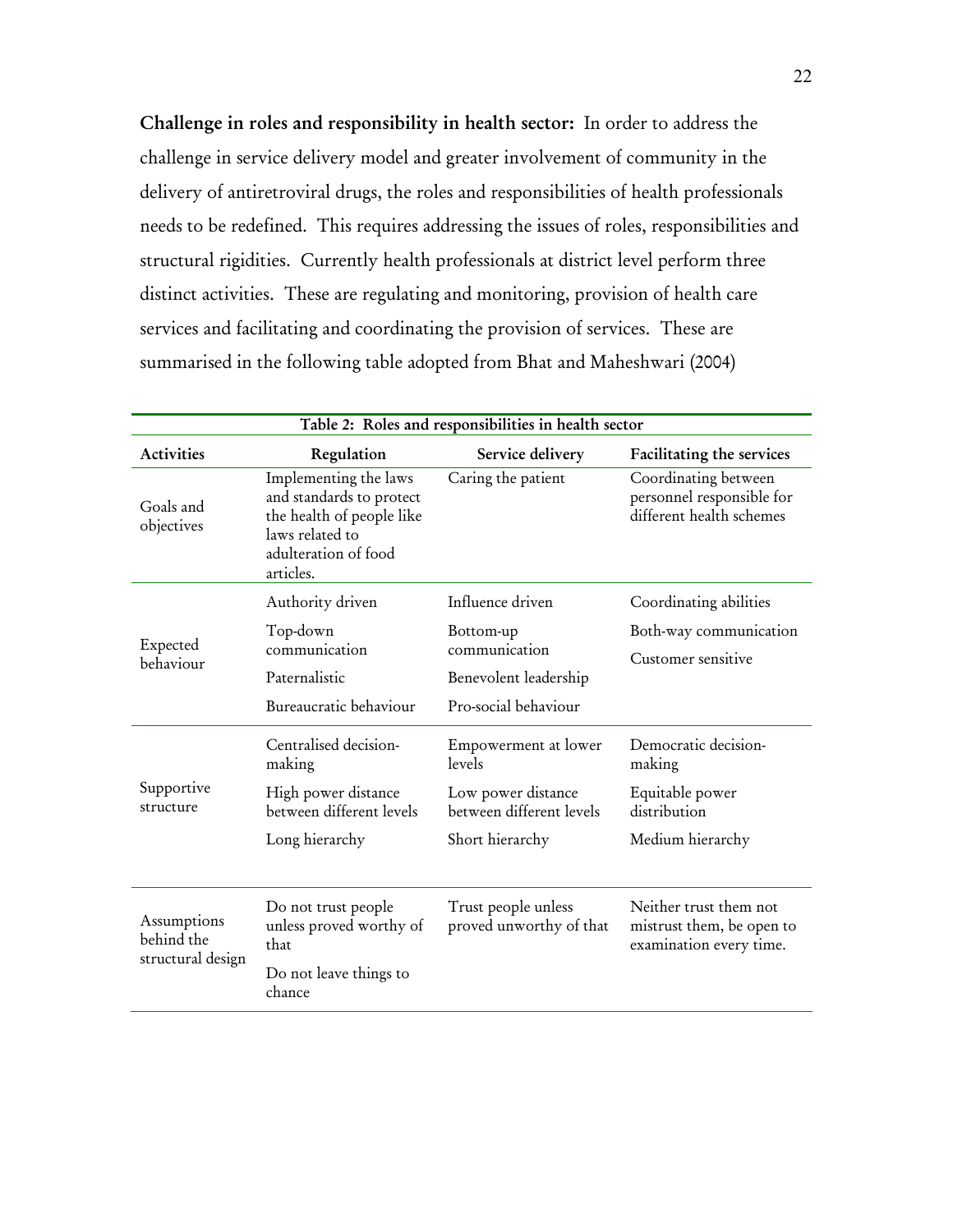The three different roles of district health officials require three different patterns of behaviour. In order to perform these roles effectively, the health systems lack enabling structures and communication process. The existing structure, with serious inherent rigidities is inadequate to manage these roles effectively. The structural rigidities of health system are explained by Bhat and Maheshwari (2004) as:

- · Operating islands characterised by very little coordination and communication between centre, state, district, sub-division, blocks, sectors and villages with highly unpredictable resource flows, high variability in performance and inconsistent practices.
- Fragmented sector characterised by very little coordination across Health, Family Welfare and Indian System of Medicine (ISM) and
- Broken hierarchy characterised by little influence to steer the programme and lack of clarity on linkages and resource flows, inadequate role in strategic planning and policy and considerable gaps in capacities.

The structural rigidities and discontinuities have instigated mechanistic system of decision-making in the health sector. Over the years many of these rigidities have been reinforced and have to a large extent been institutionalised by centralising decision-making powers at the state and central level. This centralised decision-making over a period of time has seriously affected the creativity and commitment among the healthcare providers in the system.

Further, the HR systems are not performance-driven. They are seniority driven, instead. Consequently the performance focus in the state is found to be low. The healthcare personnel primarily concentrate on meeting the documented targets relating to different national programmes than to quality of care to patients visiting the health facilities. Without addressing this issue, it will be difficult to implement a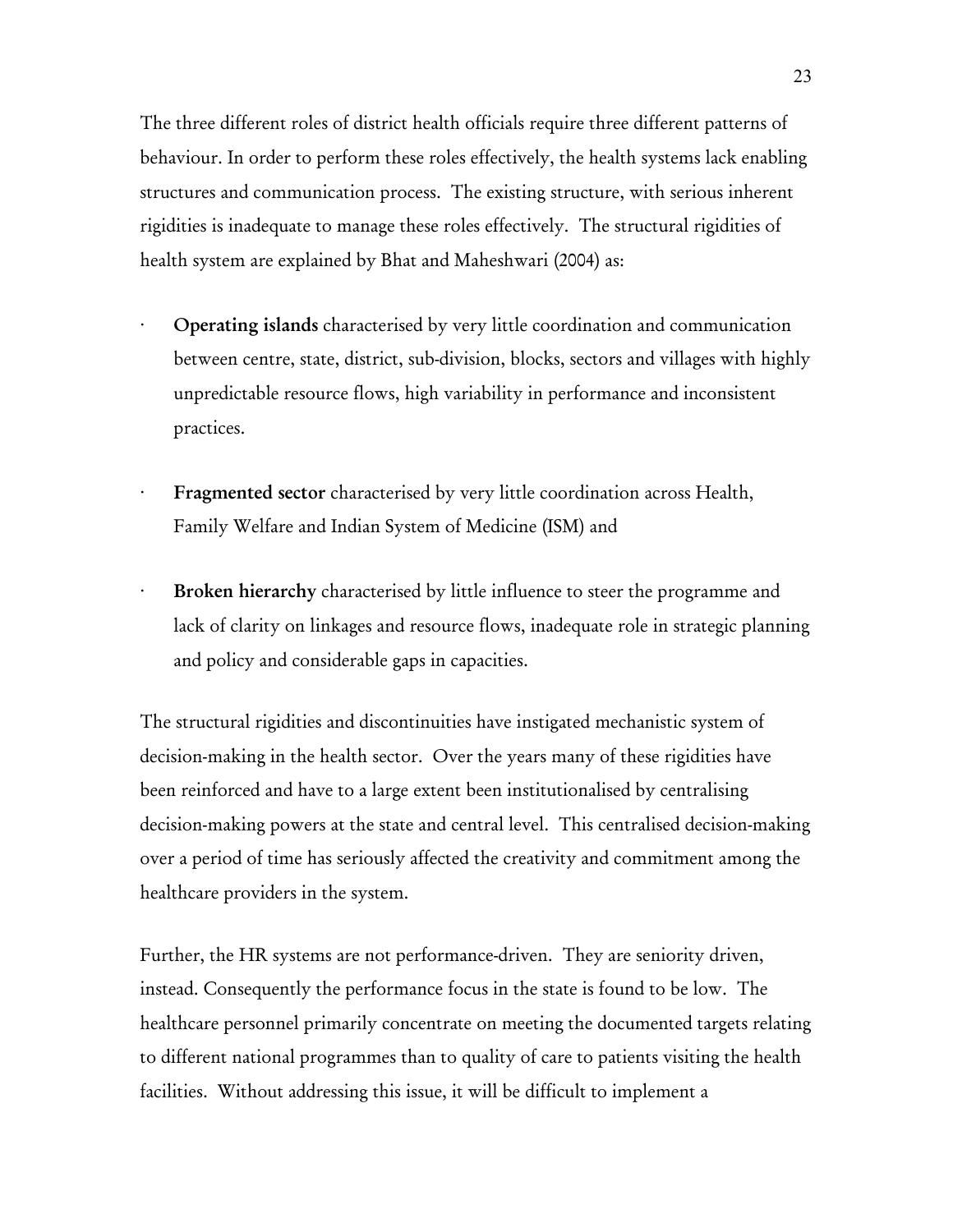decentralised HIV/AIDS programme. The treatment process as envisaged for effective implementation of HIV/AIDS programme would essentially require a network of sustained relationships between care providers at different levels. It may essentially happen through informal channels of communication and networking.

HIV/AIDS sector requires extremely high sensitivity of the care providers owing to associated stigma issues. This sensitivity could be ensured through pro-social behavior (Table 2). This behaviour essentially requires high organisational and occupational commitment of health professionals and professional competency development of healthcare providers. The current structures, processes and systems that prevail in most of the state do not instill confidence that such behaviour could be achieved in near future. NACO would be able to implement the programme better by enhancing the professional commitment of healthcare providers. The professional commitment could be enhanced by investment in professional competencies of doctors and other technical staff and intense socialisation on technical issues through conferences, debates and discussions. The application of technology could be effectively utilised for technical discussions.

#### 5. Financial challenge for initiating and up scaling antiretroviral therapy

The task of providing antiretroviral therapy to HIV infected people requires substantial financial commitment. The tenth five-year plan of India 2002-2007 provides an outlay to the tune of 14 per cent of total central health budget for implementation of HIV/AIDS control programme (Rs. 1270 crores for implementation of the HIV/AIDS Control Programme as against a total budgetary outlay of Rs. 9253 cores for the Ministry of Health & Family Welfare). But the entire amount is primarily meant for prevention and promotion approach. The details of allocation and expenditure for the Indian National AIDS Control Organisation are discussed in detail in Bhat and Saha (2004). Recently, India and the Global Fund to Fight AIDS, Tuberculosis and Malaria signed two grant agreements that will allow the disbursement of \$33 million over the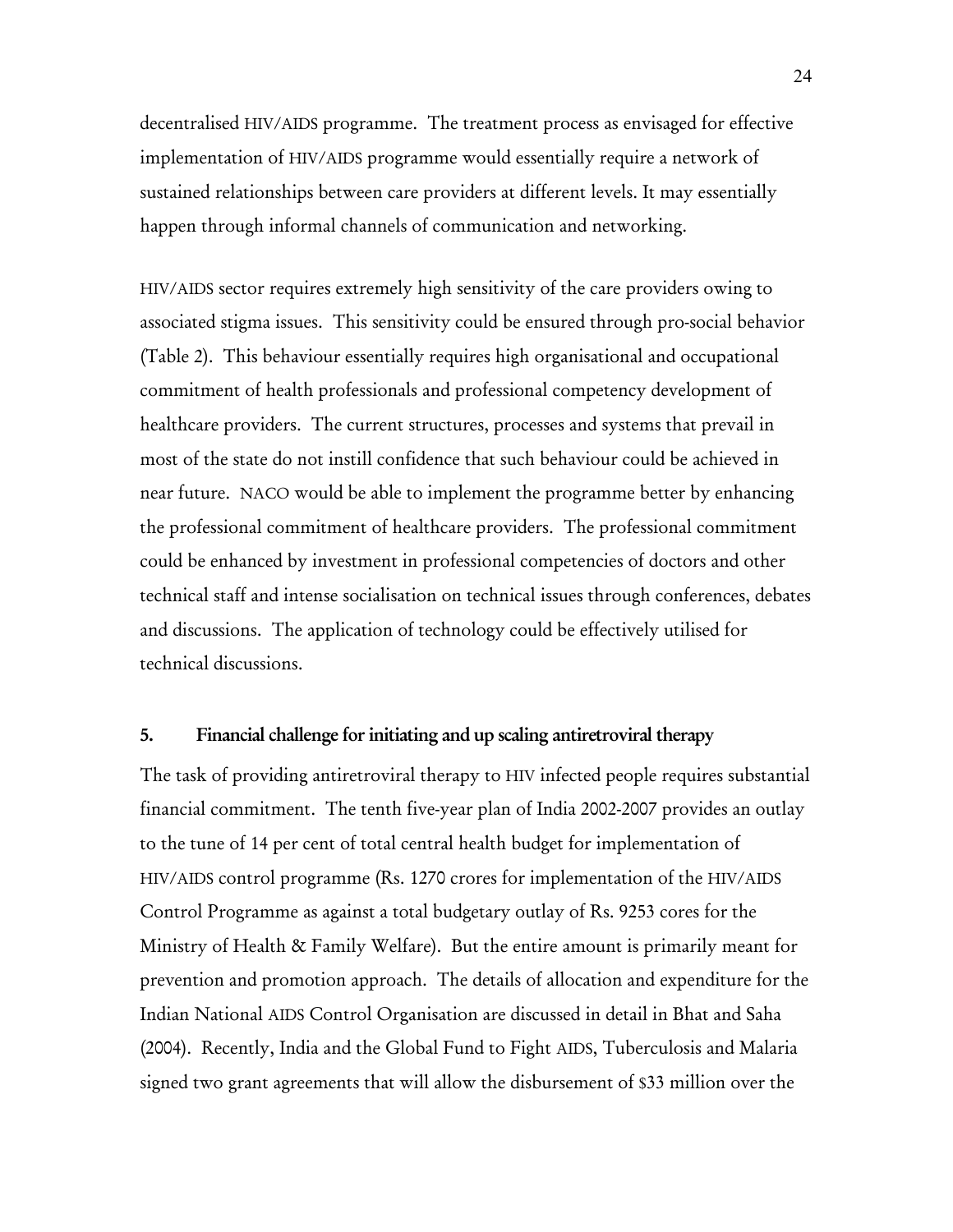next two years and a total of \$129 million over five years (Times of India). The grants, which were approved on 30<sup>th</sup> January 2003, during the Global Fund's second round of grant proposals, will be used to expand the country's national HIV/AIDS and TB prevention and control programme. In its third round of grants, the fund approved another \$15 million for Indian HIV/AIDS and TB prevention and treatment programmes. Overall, the Global Fund has committed to India \$153 million over five years (Times of India). Most of the money from the Global Fund will go toward the provision and administration of antiretroviral drugs to HIV-positive people (Global Fund 2004). Responding to the problem effectively, however, requires significant financial commitment. The success story of Thailand is probably of greatest relevance to India. According to reports, Thailand spends roughly 55 cents per person on prevention and treatment, Uganda \$ 1.85, but India only about 17 cents. In 2000 (the latest year for which comparative figures exist), India spend only \$17 per person on health, of which four-fifths was in the private sector; indeed, on one measure government health spending was only \$4 per person. India is one of only eight countries whose public-health budget is less than 1 per cent of GDP.

The cheapest triple combination antiretroviral therapy available as of now is of the Indian pharmaceutical companies agreeing with Clinton Foundation at prices close to Rs. 17 per day per patient (\$140 or about Rs. 6,078 for a year). The Clinton Foundation has secured a deal with five manufacturers of CD4 and viral load tests, the cost of a CD4 cell count will fall from \$11 - \$12 to between \$3 - \$5, with no up front payment for machines. Under the agreement, the cost of a viral load test is confidential, but is thought to have been reduced to around \$20 a test. The machines for carrying out the tests will be maintained and serviced by the manufacturers, and they will also provide training in how to carry out the tests. (Wall Street Journal 14th January 2004).

The Government of India has estimated that the total fund required for placing 100,000 patients on antiretroviral therapy by 2005 will be Rs. 2 billion (\$44 million).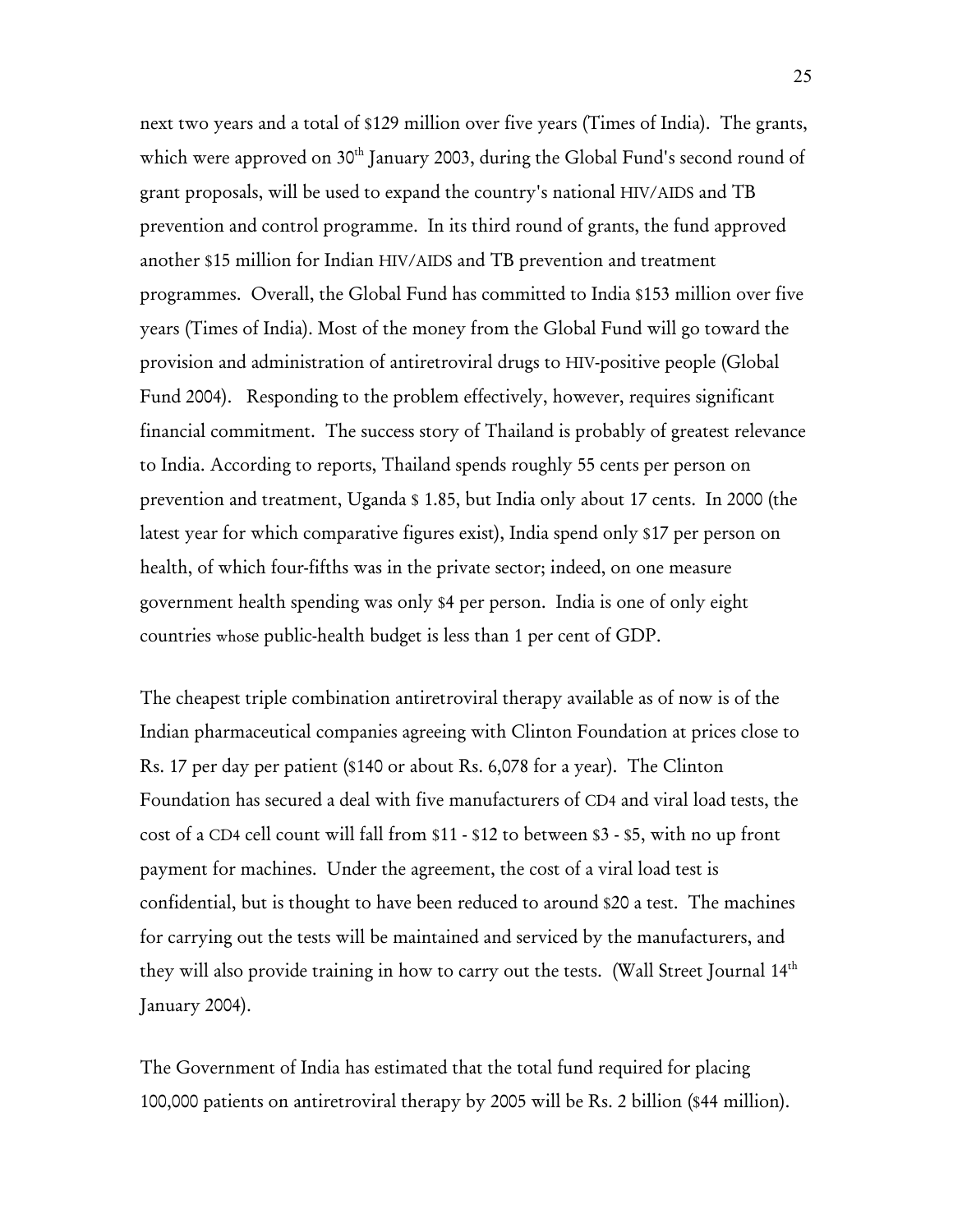However, the programme documents are silent on quantifying the system upgradation required to meet the challenge of providing and monitoring antiretroviral therapy to the patients. For calculating the cost of the programme, we need to understand the natural history of the disease progression, life time risk of patient to contract the disease, incidence of Opportunistic Infections relative to CD4 cell count in the patient and survival analysis thereof. According to a study (Bhat and Saha 2004) under conservative estimate, the annual combined cost of screening, cost of antiretroviral therapy and monitoring the progress of patients in India, the annual cost of the programme will be Rs. 1.87 billion (\$427 per patient) under the presumption of CD4 cell count test at Rs. 1200 per test and Rs. 0.92 billion (\$210 per patient) under the presumption that CD4 cell count test will be available at Rs. 243 per test. The study presumed that 400000 HIV infected case would be placed under screening and 100000 cases will be placed under structure antiretroviral therapy annually. However, the study does not include cost of additional infrastructure needed to upscale the programme and costs related to human resource mobilisation. Quantification, procurement, and supply chain management of HIV test kits and other commodities are a major challenge as well for the programme managers. The summarised study result is given in Table 3.

| Table 3: Per annum cost (in millions of rupees) of treating 100,000 population |                  |           |                      |  |  |
|--------------------------------------------------------------------------------|------------------|-----------|----------------------|--|--|
|                                                                                | Scenario 1       |           | Scenario 2           |  |  |
| Price (assumption)                                                             | Six high-        |           | Screening of 400,000 |  |  |
|                                                                                | prevalent states | All-India | high-risk cases      |  |  |
| Market Price of CD4 cell                                                       | 7141             | 10081     | 1879                 |  |  |
| count (Rs. 1200 per test)                                                      |                  |           |                      |  |  |
| Clinton Foundation agreed                                                      |                  |           |                      |  |  |
| price of CD4 cell count (Rs.                                                   | 1988             | 2583      | 922                  |  |  |
| 243 per test)                                                                  |                  |           |                      |  |  |
| Source: Bhat and Saha (2004)                                                   |                  |           |                      |  |  |
|                                                                                |                  |           |                      |  |  |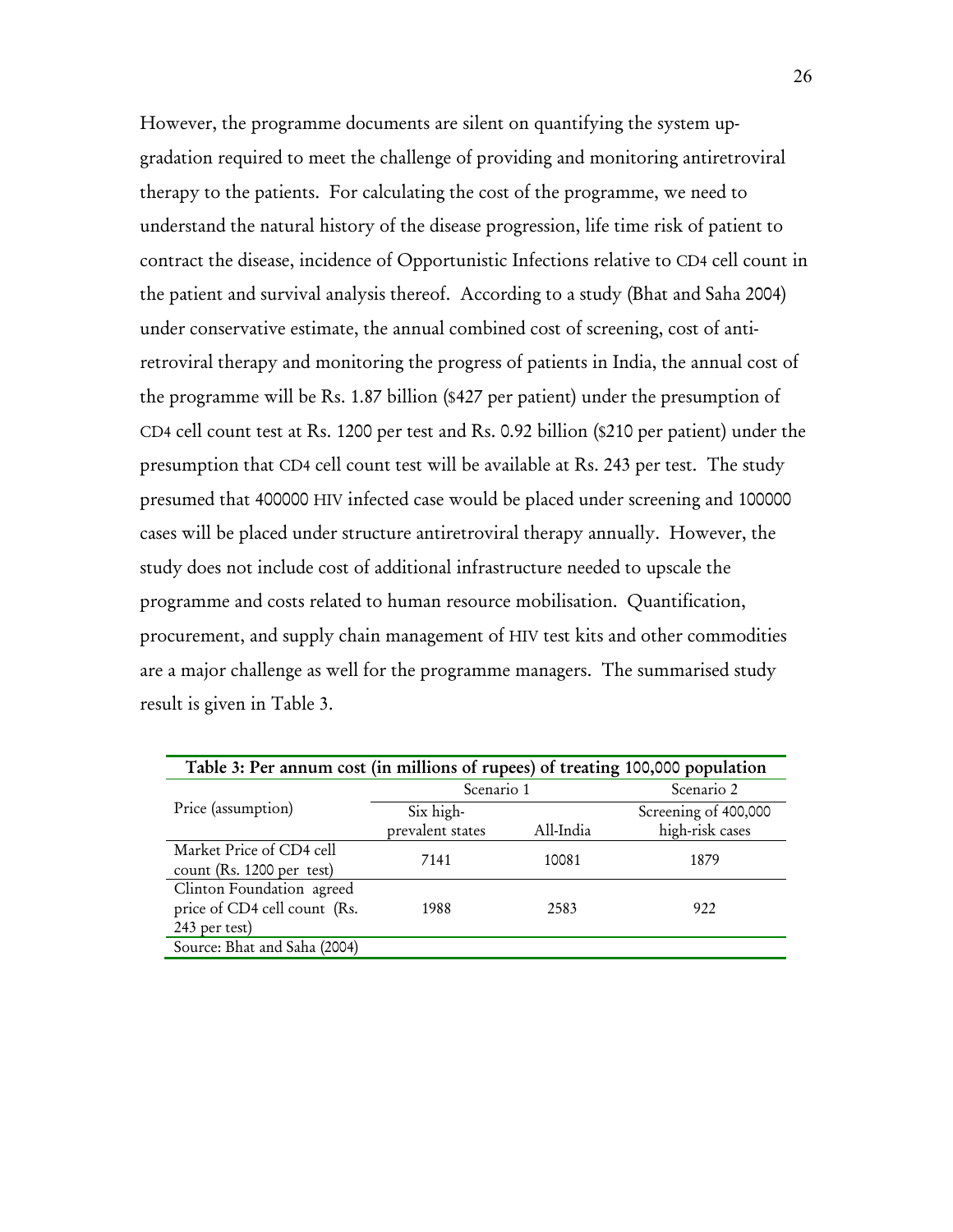#### 6. Conclusion

India stands at a critical junction of HIV pandemic. If the rate of HIV infection were to rise by just a few percentage points, millions more Indians will be affected by the virus. Ever since HIV/AIDS was acknowledged as a problem, the strategies to address the issue have focused on it as a disease. Little has been done to address the root causes of vulnerability to infection. The strategies in this area have focused on prevention, treatment and research. This paper discussed the treatment aspect. With currently available antiretroviral agents, eradication of HIV infection is not likely. The aim of treatment is thus to prolong and improve the quality of life by maintaining maximal suppression of virus replication for as long as possible (WHO 2002). Brazil has shown how to achieve success with antiretroviral therapy programme. In Brazil, for example introduction of antiretroviral therapy has increased the survival time from less than 6 months to close to 5 years. In a study in India by YRG care, the median duration of survival for subjects who initiated antiretroviral therapy when their CD4 lymphocyte counts were less than 200 cells/mL was 45 months; for those with comparable CD4 lymphocyte counts who did not receive antiretroviral therapy, the median duration of survival was only 33 months. On the other hand effort to stop treatment in patients on HAART has met with limited success so far. A critical question for any government considering initiation of ARV is how long the patient will have to continue on these drugs. Studies have produced a varying result on the same and the general remark is that patient may have to continue to receive ARVs for the rest of life.

India has embarked upon an ambitious programme to introduce antiretroviral therapy in six high prevalent states and the national capital. However, there seems to be several missing links in the programme. A programme of this scale needs better counselling in order to ensure that persons who are diagnosed and who don't need ARV's immediately should learn how to manage their immune function without the medicine, similarly they need to be counselled for their nutritional requirement which are crucial for patients infected with HIV. Supply chain management is probably the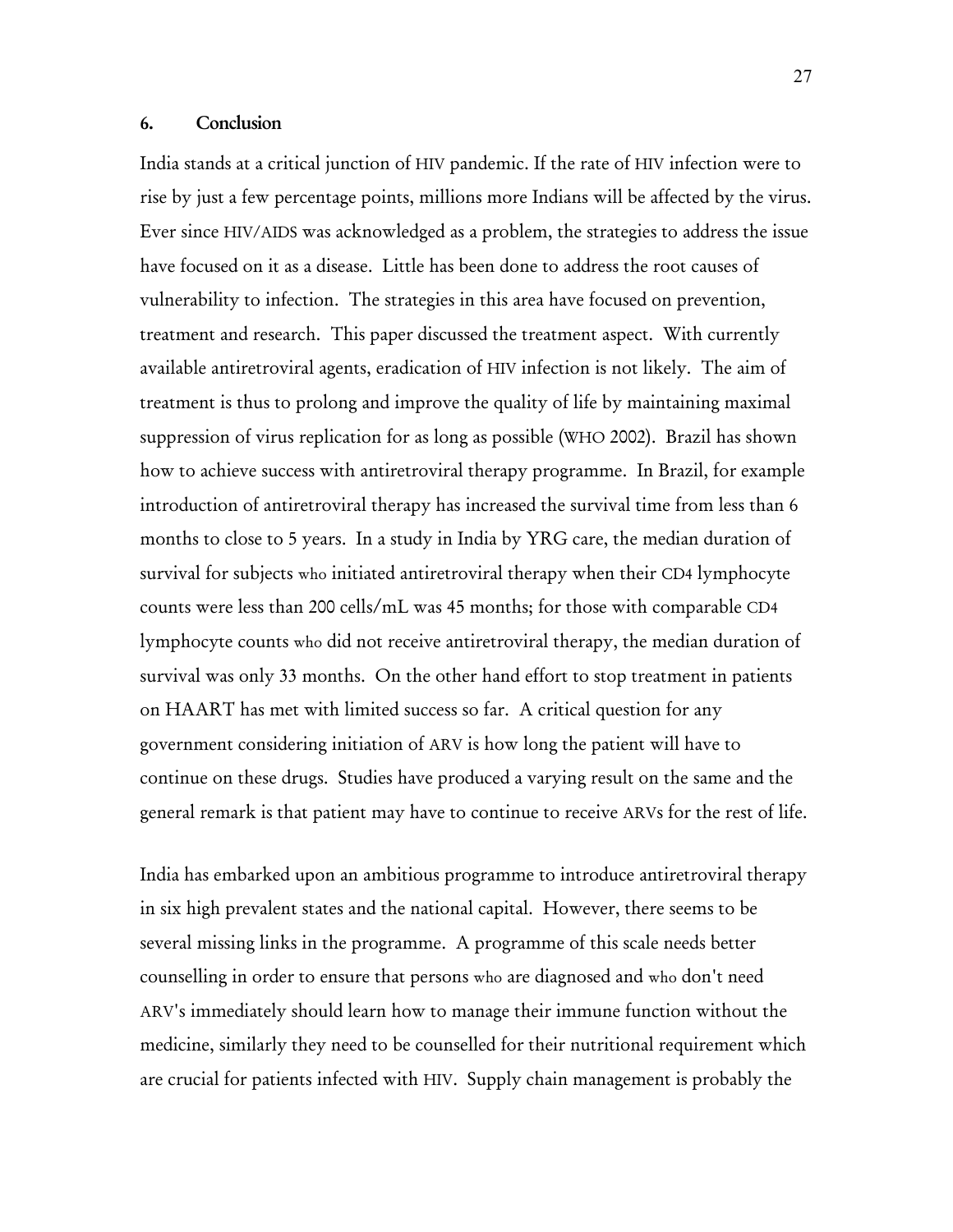key issue in the programme. To start them and then find that there are insufficient resources to continue the supply, such as what is now happening in Nigeria may be counterproductive. A report compiled by Kaiser Family Foundation, the National Association of State and Territorial AIDS Directors and the AIDS treatment data network shows that United States itself is struggling to provide antiretroviral therapy to poor patients and in many cases are forced to limit the drugs in order to cut down cost. The high costs of drugs has forced 1,263 patients in nine states to be on waiting lists as of April 2004, in spite of a 9 per cent increase in overall budget to provide the antiretroviral drugs to the poor patients.

A research study (Gupta and Sankar 2003) conducted in Delhi, Mumbai and Chennai among people living with HIV/AIDS and undertaking treatment in several hospitals of the states found that as many as 29 per cent of respondents ever been on ART reported non-adherence and 72 per cent of them sited economic factors as the reason for non-adherence. This figure will only go to the higher side if taken at national level. Hence, we suggest a high degree of advocacy is needed in order to disseminate information regarding recent development in drugs and monitoring front of delivering antiretroviral therapy. This paper is aimed to be a step in this direction.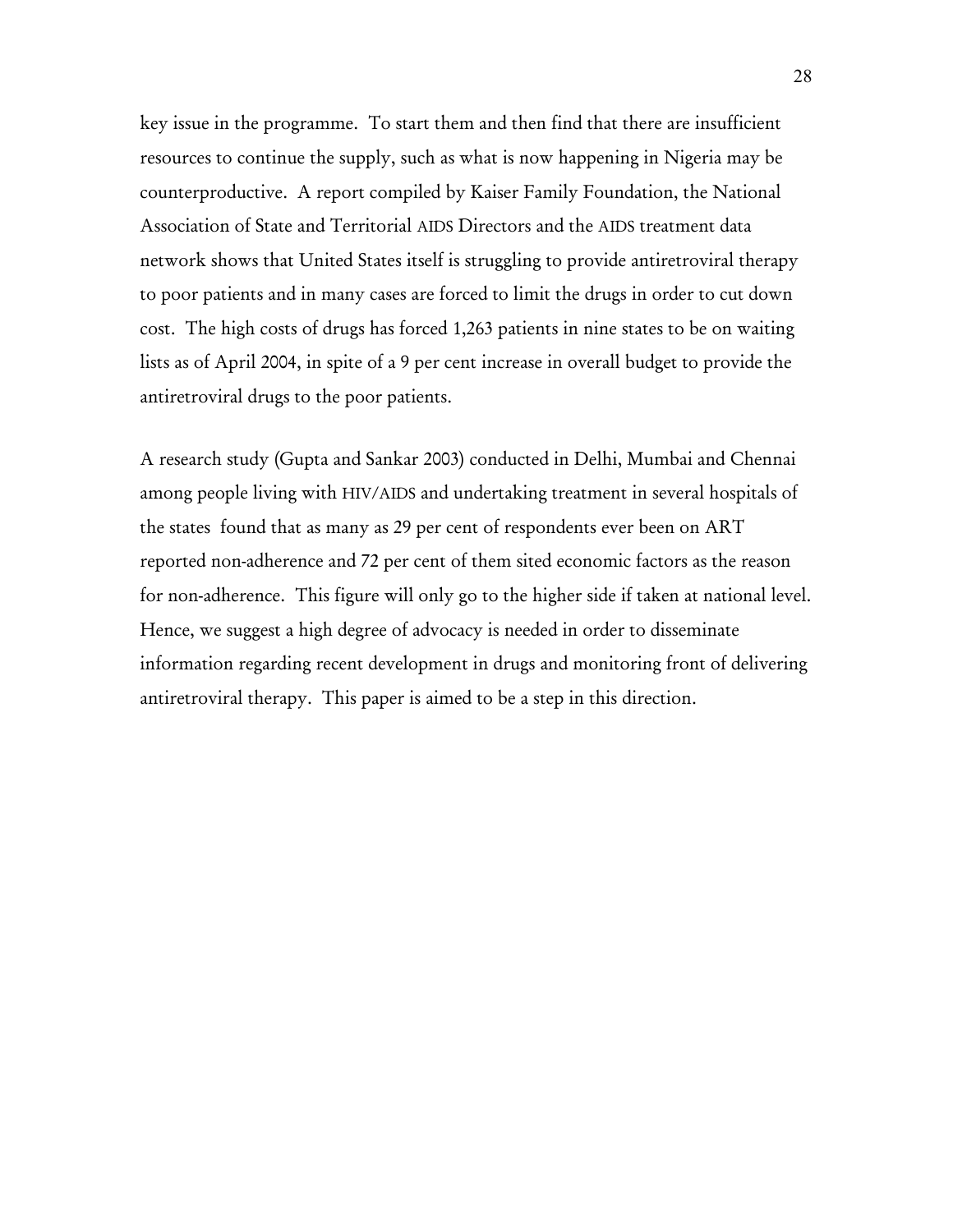#### References:

- 1. Bhat R, Saha S (2004). Financing issues in proposed HIV/AIDS intervention of providing anti-retroviral drugs to selected regions in India; Working paper No. 2004-05-01 Indian Institute of Management
- 2. Bhat R, Maheshwari SK (2004). Human Resource Issues and its Implication for Health Sector Reforms; Working paper No. 2004-01-04 Indian Institute of Management
- 3. Bhat R(1999). Characteristics of private medical practice in India: a provider perspective; Health Policy and Planning; 14(1): 26-37
- 4. Bhat R (1996). Regulation of the Private Health Sector in India. International Journal of Health Planning and Management 11: 253-74
- 5. Chequer P, Hearst N, Hudes E. (1992). Determinants of survival in adult Brazilian AIDS patients, 1982-1989. The Brazilian State AIDS programme Co-ordinators. Ministry of Health. Brasilia, Brazil, *AIDS* 6 (5), 483-7.
- 6. Corinna K (2003). Use of antivirals by HIV-infected persons reduced their ability to infect partners: University of California, San Francisco. NEWS.
- 7. Department of Health and Human Services (2004). Guidelines for using antiretroviral agents among HIV-1-infected adults and adolescents. Developed by the panel on clinical practices for treatment of HIV Infection.
- 8. Egger M, Hirschel B, Francioli P. (1997). Impact of new antiretroviral combination therapies in HIV-infected patients in Switzerland: prospective multicentre study. Swiss HIV Cohort Study. BMJ 315: 1194-9.
- 9. Global Fund (2004) Global Challenge: India Sign Two Grant Agreements To Help Fight HIV/AIDS, Tuberculosis.
- 10. Guislaine C, Taisheng L, Brigitte A (1999). Immune Reconstitution Under Highly Active Antiretroviral Therapy (HAART). AIDS 1: 51-56.
- 11. Gupta I, Sankar D (2003). Treatment-seeking Behaviour and the Willingness to Pay for Antiretroviral Therapy of HIV positive patients in India; World Bank publication.
- 12. Jane G (2002). Access to antiretroviral drugs in Brazil; Public Health. Lancet.
- 13. Jessani A, Anantharam S (1989). Private Sector and Privatisation in the Health Care Services. Bombay: The Foundation for Research in Community Health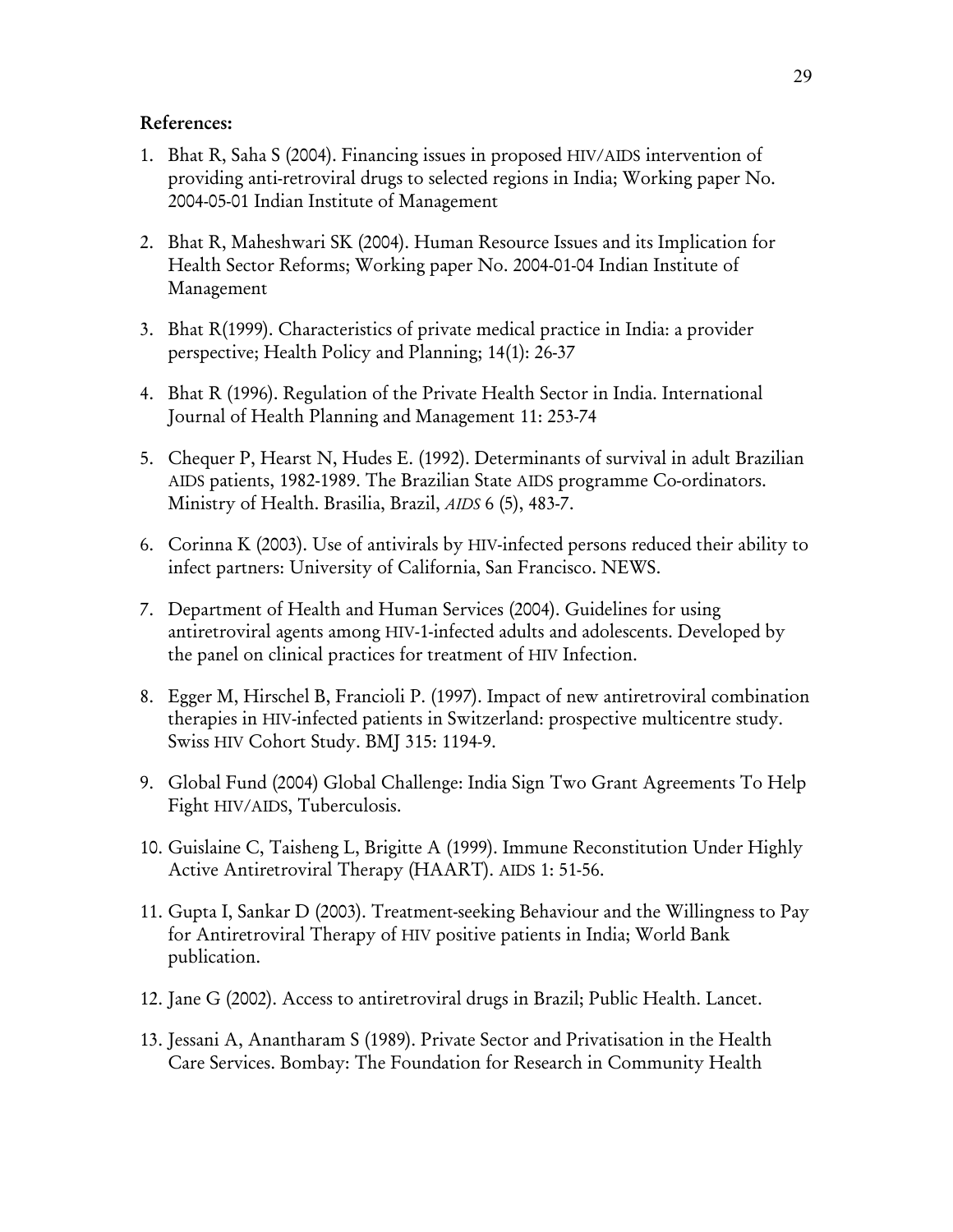- 14. Jorge V, Fabienne N, Gérard B, Thierry V, Dominique P, Farid HS (1997). Absence of viral rebound after treatment of HIV infected patients with didanosine and hydroxycarbamide. Lancet, 350.
- 15. Kumarswamy N, Solomon S, Flanigan TP, Hemalathan R, Thyagarajan SP (2003). Natural History of Human Immonodeficiency Virus Disease in Southern India. Clinical Infectious Diseases 36:79-85.
- 16. Kumarasamy N, et.al. (2004). Low-cost Strategies to Monitor Highly Active Antiretroviral Therapy in Resource-limited Settings, 11<sup>th</sup> Conference on Retroviruses and Opportunistic Infections, San Francisco, CA.
- 17. Lee H (2001). Willingness and Capacity: the Determinants of Pro-social Organizational Behaviour Among Nurses in the UK, *International Journal of Human Resource Management,* 12(6): 1029-1048.
- 18. Lok Sabha Unstarred Question No. 1318, dated 26.02.2003; indiastat.com.
- 19. Marins J (2002). The Brazilian Policy on Free and Universal Access to Antiretroviral treatment for People Living with AIDS. Latin America and Caribbean Regional Health Sector Reform Initiative (LACHSR), Ministry of Health, Brazil.
- 20. Mavalankar D, Maheshwari SK (2003). Key Human Resource Issues in Maternal Health: Treating Obstetric Emergencies; Background Paper for MDG Task Force 4 meeting in Dhaka
- 21. Mavalankar D (1999a). 'Human Resources Management: Issues and Challenges'. In: Implementing a Reproductive Health Agenda in India*:* The Beginning. New Delhi: Population Council. Pp 179-200
- 22. Mavalankar D (1999b). 'Promoting Safe Motherhood: Issues and Challenges'. In: Implementing a Reproductive Health Agenda in India: The Beginning. New Delhi: Population Council. pp 519-538.
- 23. Mishra R (2000). Changing the Indian Health System: Current Issues, Future Directions; Commission for Macroeconomics and Health; WHO
- 24. NACO (National AIDS Control Organisation) (2003). Programme Implementation Guidelines for a phased Scale up of access to Antiretroviral Therapy for People Living with HIV/AIDS.
- 25. Online News Hour (2003). Brazil: A Model Response to AIDS
- 26. Pantaleo G (1997). How immune-based interventions can change HIV therapy. Nature Medicine, Vol. 3, No. 5, pp. 483-486.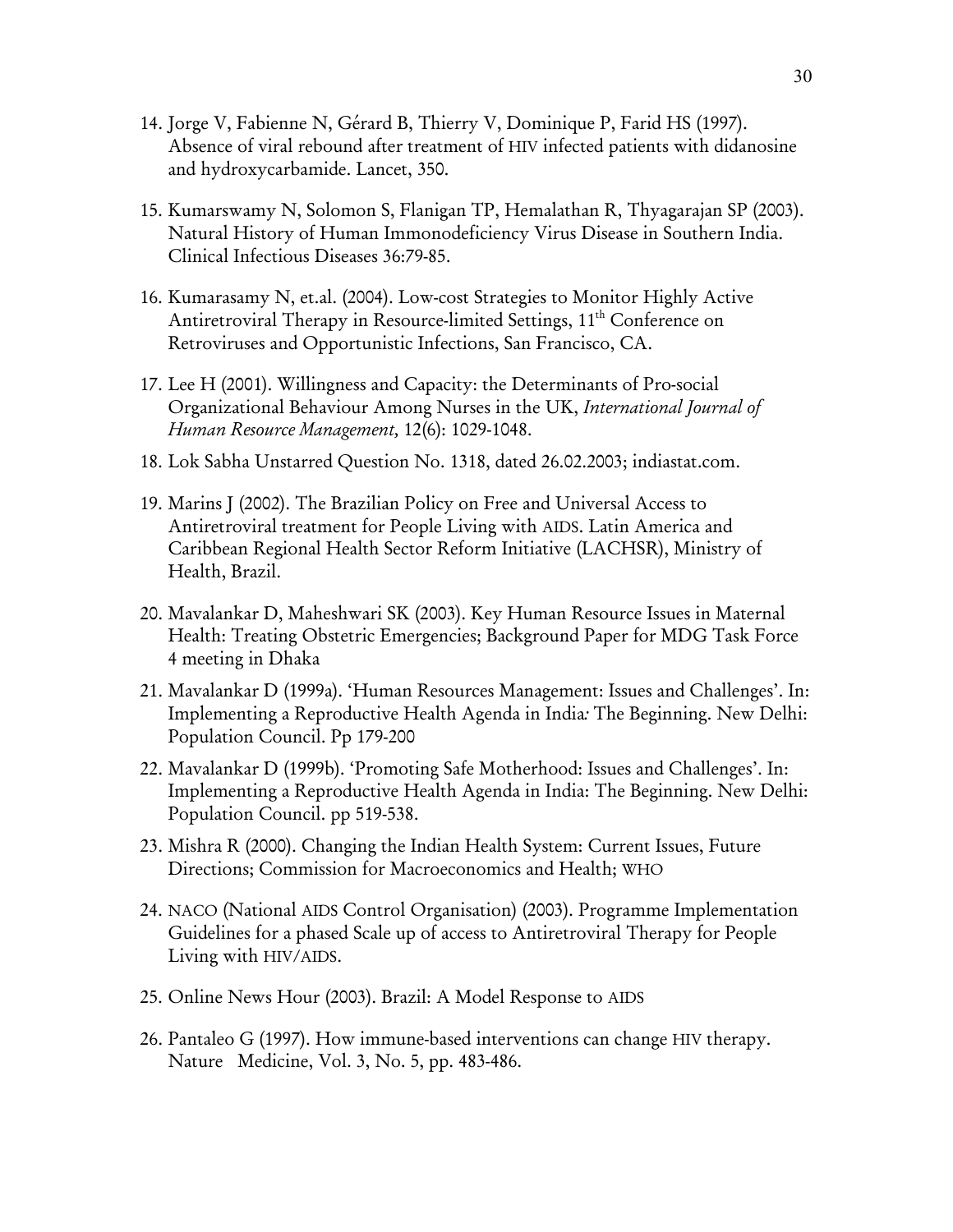- 27. Sharma DC (2004). Antiretroviral therapy programme in India. Lancet Vol 363, No. 9416.
- 28. Teixeria PR, Vitoria MA, Barcarolo J (2003). The Brazilian Experience in providing universal access to antiretroviral therapy; International AIDS Economics Network: Economics of AIDS and access to HIV/AIDS Care in Developing Countries, Issues and Challenges, Chapter 2.
- 29. The Mission Report (2003). Priorities for Mental Health Sector Development in Gujarat. Department of Health and Family Welfare, Government of Gujarat India.
- 30. WHO (2004). The World Health Report 2004 Changing History. The treatment initiative. Chapter 2
- 31. WHO (2002). Scaling up Antiretroviral Therapy in resource limited settings: Guidelines for a Public Health Approach.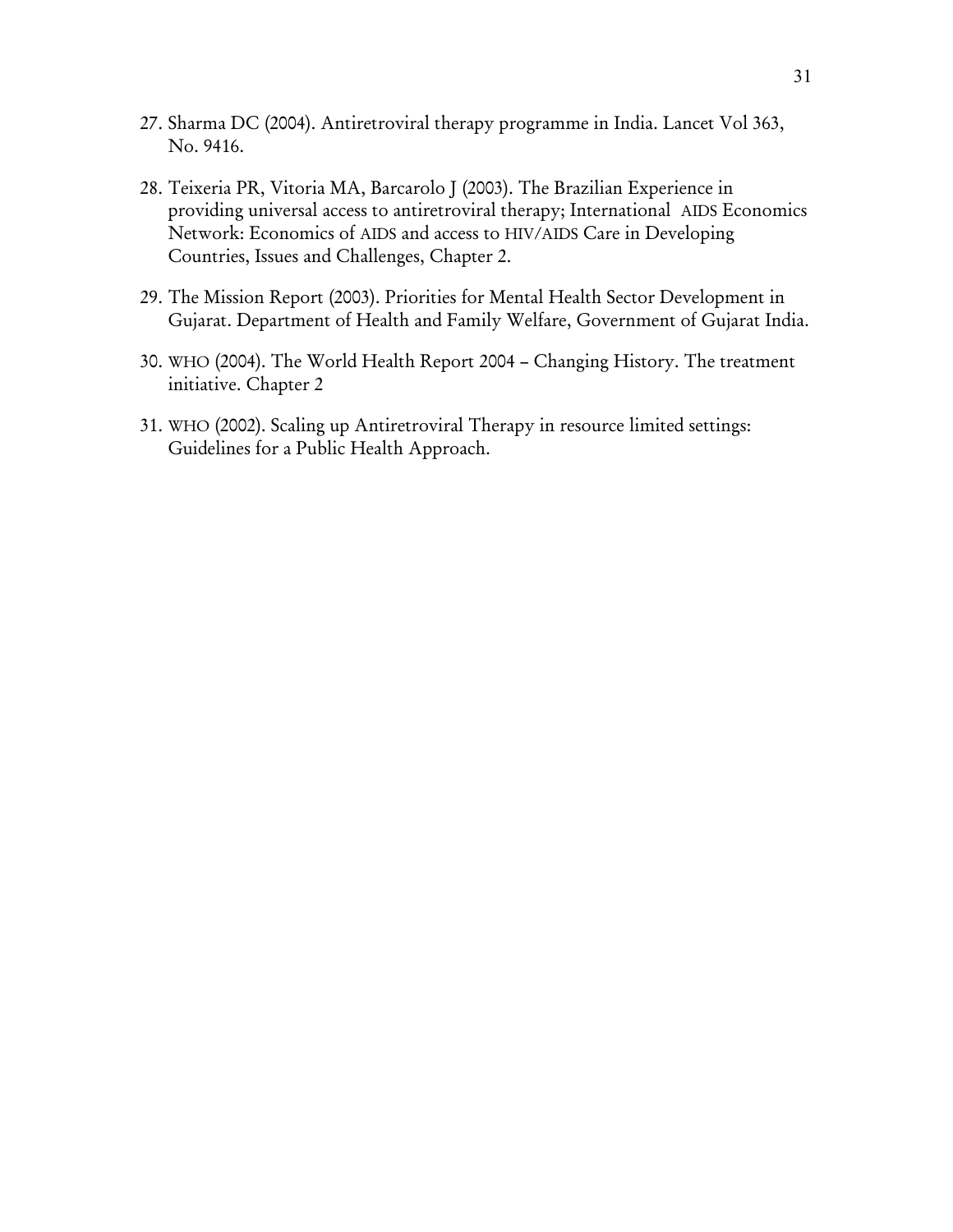## Appendix 1

### The information presented here are adopted from various sources

### Seroconversion

Primary HIV infection occurs when HIV first enters the body, it encounters the immune system and begins to produce new virus (viral replication). Seroconversion is the development of detectable antibodies in the blood as a result of infection, or in other terms going from negative HIV status to positive HIV status. Antibodies are proteins produced in the body in response to a foreigner, like HIV. They contribute to the destruction of the virus at first, but the virus eventually takes over leaving the host extremely susceptible to other infections and diseases. It has been estimated that 95 – 99 per cent of individuals infected with HIV will seroconvert within 6-12 weeks of exposure although in some it may take longer. Two important factors in determining survival and progression to AIDS are age at seroconversion and time elapsed since seroconversion. The vast majority of people will develop AIDS within 20 years after seroconversion.

## T-Cell (CD4) Counts

CD4 cell count correspondence to the number of T-helper lymphocytes per cubic millimeter of blood. T-helper lymphocytes help to organise body's defences against disease. Healthy adults and teenagers usually have a CD4 count of at least 800 cells per cubic millimeter of blood (a cubic millimeter is a very small amount, roughly one small drop). HIV attacks CD4 cells, and as time goes by people with HIV often see their CD4 counts drop. The lower the CD4 count, the greater is the chance of getting a number of very serious diseases. When your CD4 count is below 200, the risk of illness becomes severe.

### Viral load

The viral load refers to the level or concentration of HIV in the blood. The level of the virus in the blood (viral load) indicates how fast the virus is multiplying and also how well or how poorly the virus is being controlled by the immune system. There are several tests that can be used to measure the viral load. These tests can measure any level from as low as 50 viruses per millilitre of blood (50 virus copies/ml) to as high as 10 million viruses per millilitre. The higher the viral load, the more rapidly the virus is multiplying and the more quickly a person will develop AIDS.

A rough guide:

- Viral load higher than 100,000 copies/ml: rapid disease progression
- Viral load between 10,000 and 100,000 copies/ml: average disease progression
- Viral load lower than 10,000 copies/ml: slow disease progression.

## Candidiasis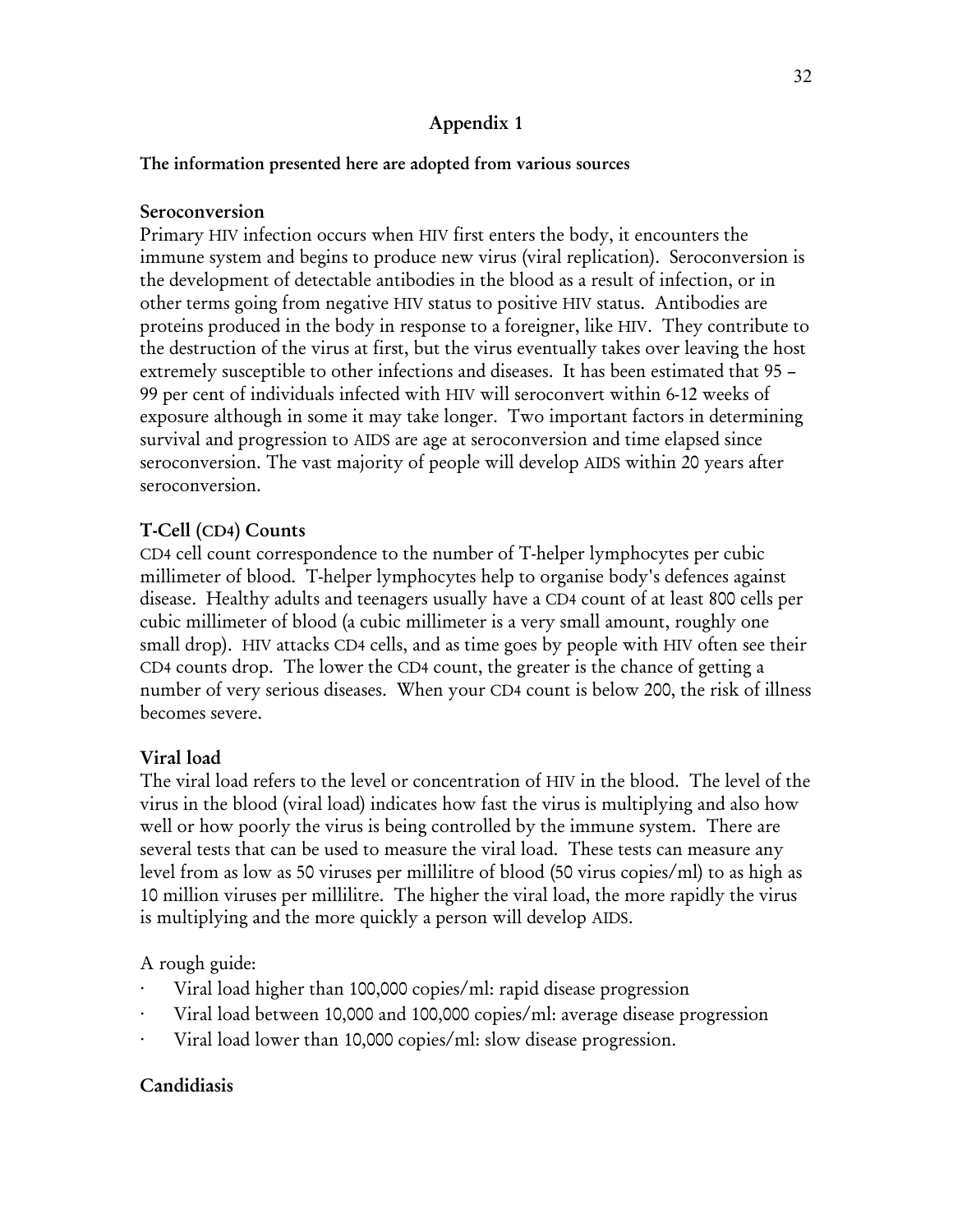Candidiasis is a fungal infection of the mucous membranes. This fungus appears not only on mucous membranes but on the skin so there is really no way to avoid exposure. Candidiasis usually occurs in the mouth and throat (oral candidiasis), the vagina (vaginal candidiasis) and the esophagus (esophageal candidiasis).

### Cryptosporidiosis

Cryptosporidiosis is caused by the protozoan parasite Crypto sporidium parvum. When ingested it can be responsible for an extremely debilitating illness. The protozoan parasite infects cells lining in the digestive track - the small intestine, the airways and lung, bile duct and the colon and other gastrointestinal tract areas. This opportunistic protozoan is very contagious and causes diarrhoea of varying severity in immuno-compromised patients. Cryptosporidiosis is usually not an early opportunistic infection but normally appears in advanced stages of HIV disease.

### **Cryptococcoses**

Cryptococcoses is the most common cause of meningitis in patients with advanced HIV disease and is caused by the yeast *Cryptococcoses neoformanf*--a harmless fungus that lives in soil, especially in soil fertilised by bird droppings. This fungus is found the world over and when inhaled by a normal host it is contained in the lungs, but when inhaled by an HIV-infected person it can cause infection in the pulmonary system, the retina, the central nervous system, the skin, bones, lymph nodes and other disseminated areas.

### Cytomegalovirus Disease

Cytomegalovirus (CMV) is latent in most persons with HIV - in nearly 70 per cent of heterosexuals and 95 per cent of gay men. The virus typically reactivates in persons whose CD4 cell counts fall below 100 or, more frequently, below 50. It can affect virtually any organ however, and less frequently, though increasing in incidence, can cause neurological disease including encephalitis and very rarely pulmonary disease suggesting CMV dissemination.

### Histoplasmosis

Histoplasmosis is a fungal infection that affects the lungs and respiratory system. A person can acquire histoplasmosis if they inhale air which contains the spores of the fungus Histoplasma capsulatum. In episodes of histoplasmosis where the infected person has a healthy immune system, there are often no symptoms. This is referred to as "acute self-limited histoplasmosis". If the person does develop symptoms, they are most often flu-like in nature, such as fever, cough, fatigue and chest pain. Symptoms usually appear ten days after exposure, and subside without treatment after a few weeks. When symptoms disappear, it is unusual for there to be long-term ill effects.

### HIV-Related Malignancies: Kaposi's Sarcoma

Kaposi's sarcoma (KS) is a lesion-producing cancer of the lining of blood vessels that can be disfiguring and has a clinical course than can range from incidental or minimal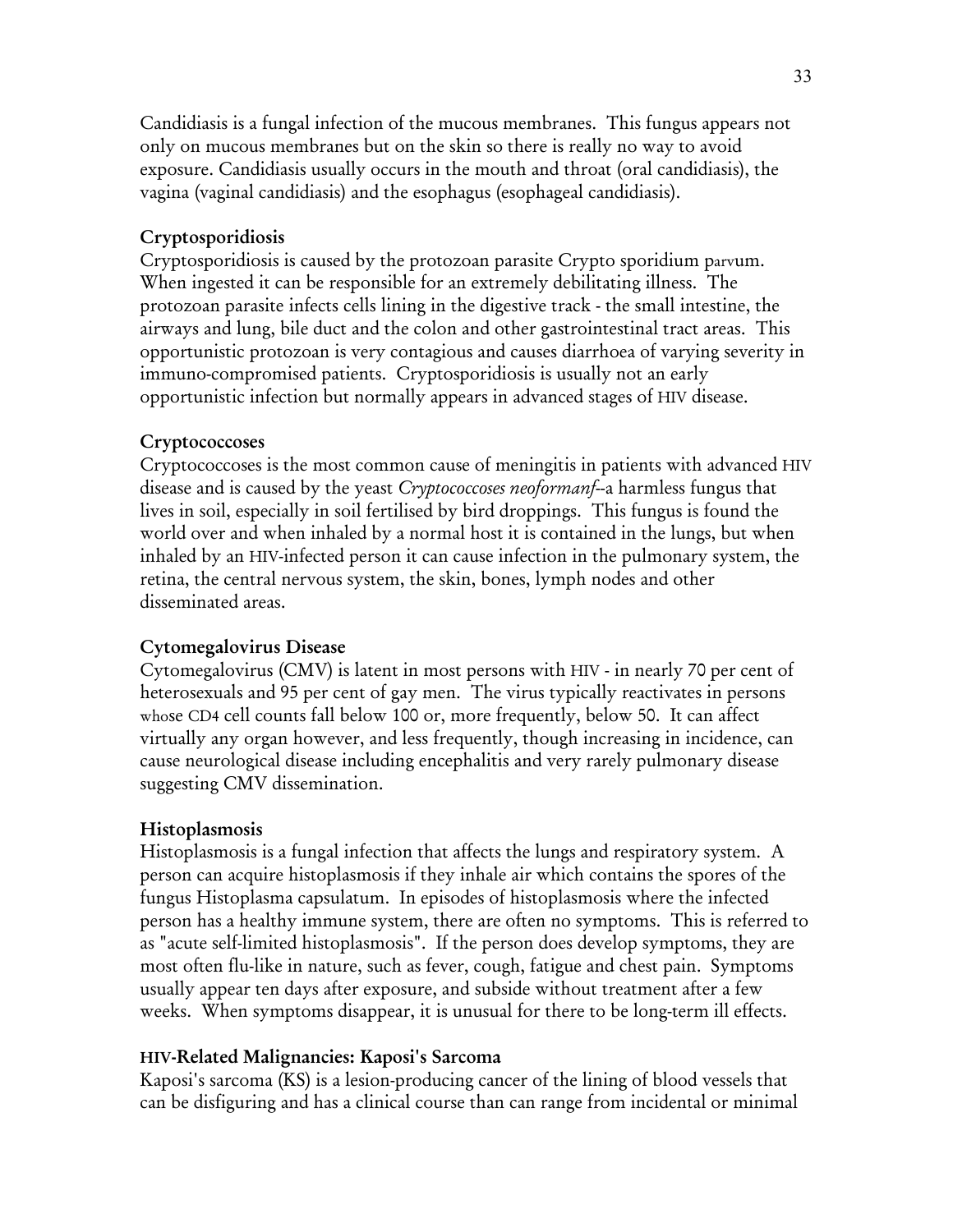disease to a rapid, widespread tumour growth, depending on the individual. KS appears most frequently in those who acquire HIV sexually.

### Mycobacterium Avium Complex

Mycobacterium avium complex or MAC disease is now regarded as one of the most common opportunistic infections in persons with AIDS and the most common bacterial infection. It is:

- usually one of the last opportunistic infections to be seen in persons with AIDS and is usually a sign of advanced HIV progression and significant immune suppression, most often appearing in those with a CD4 lymphocyte account below 50 cells per mm.
- is most often preceded by a prior HIV-related opportunistic infection
- · does not occur in any specific HIV-infected group more than another -- occurring in all risk groups, races and ages who have advanced HIV disease.

It is believed that patients whose immune systems progressively worsen and reach CD4 lymphocyte counts as low as 10 cells per mm are at high risk for ultimately developing the disease.

### Pneumocystis Carinii Pneumonia

*Pneumocystis carinii* is a microorganism. It does not respond to antifungal therapy, but shows pliancy to antiprotozoal therapy. *Pneumocystis carinii* pneumonia (PCP) is the most common opportunistic infection seen in patients with AIDS - and has been since the beginning of the HIV epidemic.

### Toxoplasmosis

In patients with advanced HIV disease toxoplasmosis is a common infection of the central nervous system where it accounts for nearly 15 per cent of central nervous system infections and the disease in itself is an AIDS-defining diagnosis. *T. gondii* or *toxoplasma gondii* is an intracellular protozoan found in many birds and mammals as well as in humans who either ingest this protozoan parasite through the mouth or acquire it congenitally from a mother who was infected with the protozoan during pregnancy.

### Tuberculosis

Tuberculosis occurs in 4 per cent of patients who have AIDS and in fact Mycobacterium tuberculosis located in any site in immunocompromised persons whose CD4 cells per microliter of blood are less than 200 is considered an AIDS-defining disease. TB is an infectious disease and can be transmitted by microscopic particles released in the air by the cough or sneeze of someone with active TB, though usually infection is the result of prolonged exposure to someone with TB.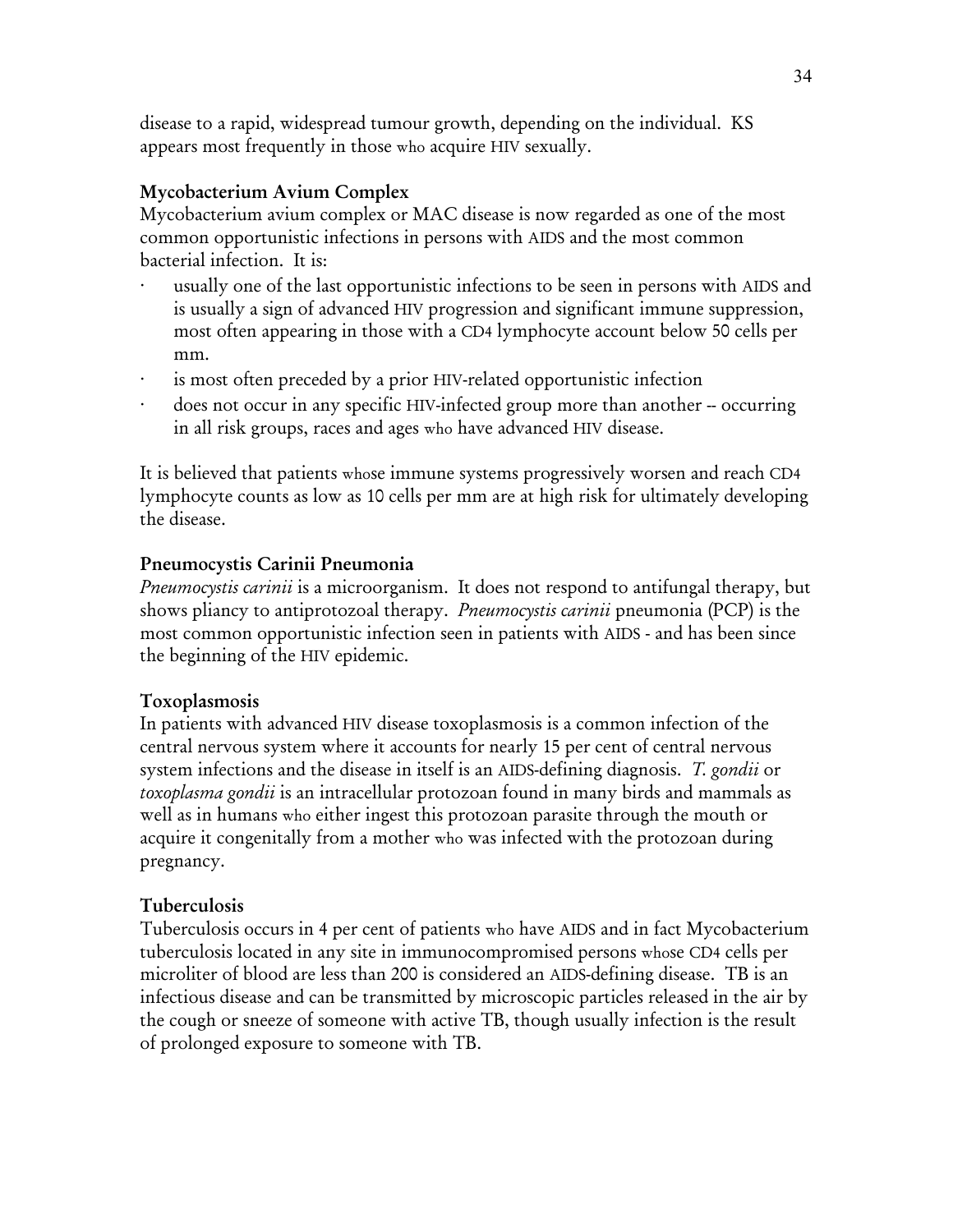# Appendix 2 When to start Antiretroviral Therapy

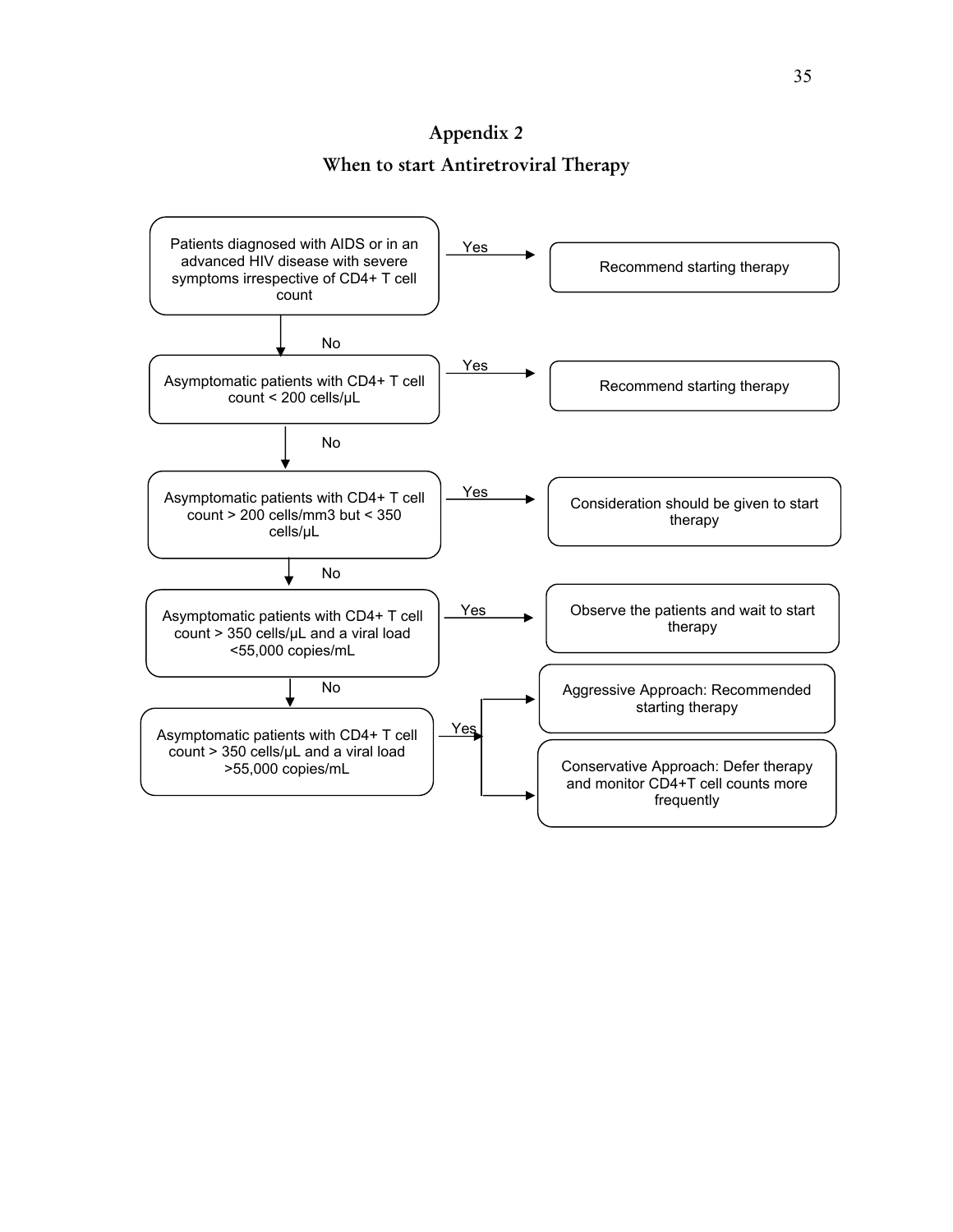### Appendix 3

#### WHO staging system for HIV infection and disease in adults and adolescents

Clinical stage I (Performance scale 1: asymptomatic, normal activity)

- 1. Asymptomatic
- 2. Persistent generalised lymphadenopathy

Clinical stage II (and/or performance scale 2: symptomatic, normal activity)

- 3. Weight loss, <10% of body weight
- 4. Minor mucocutaneous manifestations (seborrheic dermatitis, prurigo, fungal nail infections, recurrent oral ulcerations, angular cheilitis)
- 5. Herpes zoster within the last five years
- 6. Recurrent upper respiratory tract infections (i.e. bacterial sinusitis)

Clinical stage III (and/or performance scale 3: bedridden  $\lt$  50% of the day during the last month)

- 7. Weight loss, >10% of body weight
- 8. Unexplained chronic diarrhoea, >1 month
- 9. Unexplained prolonged fever (intermittent or constant), >1 month
- 10. Oral candidiasis (thrush)
- 11. Oral hairy leukoplakia
- 12. Pulmonary tuberculosis within the past year
- 13. Severe bacterial infections (i.e. pneumonia, pyomyositis)

Clinical stage IV (and/or performance scale 4: bedridden  $>50\%$  of the day during the last month)

- 14. HIV wasting syndrome, as defined by the Centres for Disease Control and Prevention<sup>a</sup>
- 15. *Pneumocystis carinii* pneumonia
- 16. Toxoplasmosis of the brain
- 17. Cryptosporidiosis with diarrhoea >1 month
- 18. Cryptococcosis, extrapulmonary
- 19. Cytomegalovirus disease of an organ other than liver, spleen or lymph nodes
- 20. Herpes simplex virus infection, mucocutaneous >1 month, or visceral any duration
- 21. Progressive multifocal leukoencephalopathy
- 22. Any disseminated endemic mycosis (i.e. histoplasmosis, coccidioidomycosis)
- 23. Candidiasis of the oesophagus, trachea, bronchi or lungs
- 24. Atypical mycobacteriosis, disseminated
- 25. Non-typhoid *Salmonella* septicaemia
- 26. Extrapulmonary tuberculosis
- 27. Lymphoma
- 28. Kaposi's sarcoma
- 29. HIV encephalopathy, as defined by the Centres for Disease Control and Prevention.<sup>b</sup>

Note: both definitive and presumptive diagnoses are acceptable.

- a. HIV wasting syndrome: weight loss of  $>10\%$  of body weight, plus either unexplained chronic diarrhoea (>1 month) or chronic weakness and unexplained prolonged fever (>1 month).
- b. HIV encephalopathy: clinical findings of disabling cognitive and/or motor dysfunction interfering with activities of daily living, progressing over weeks to months, in the absence of a